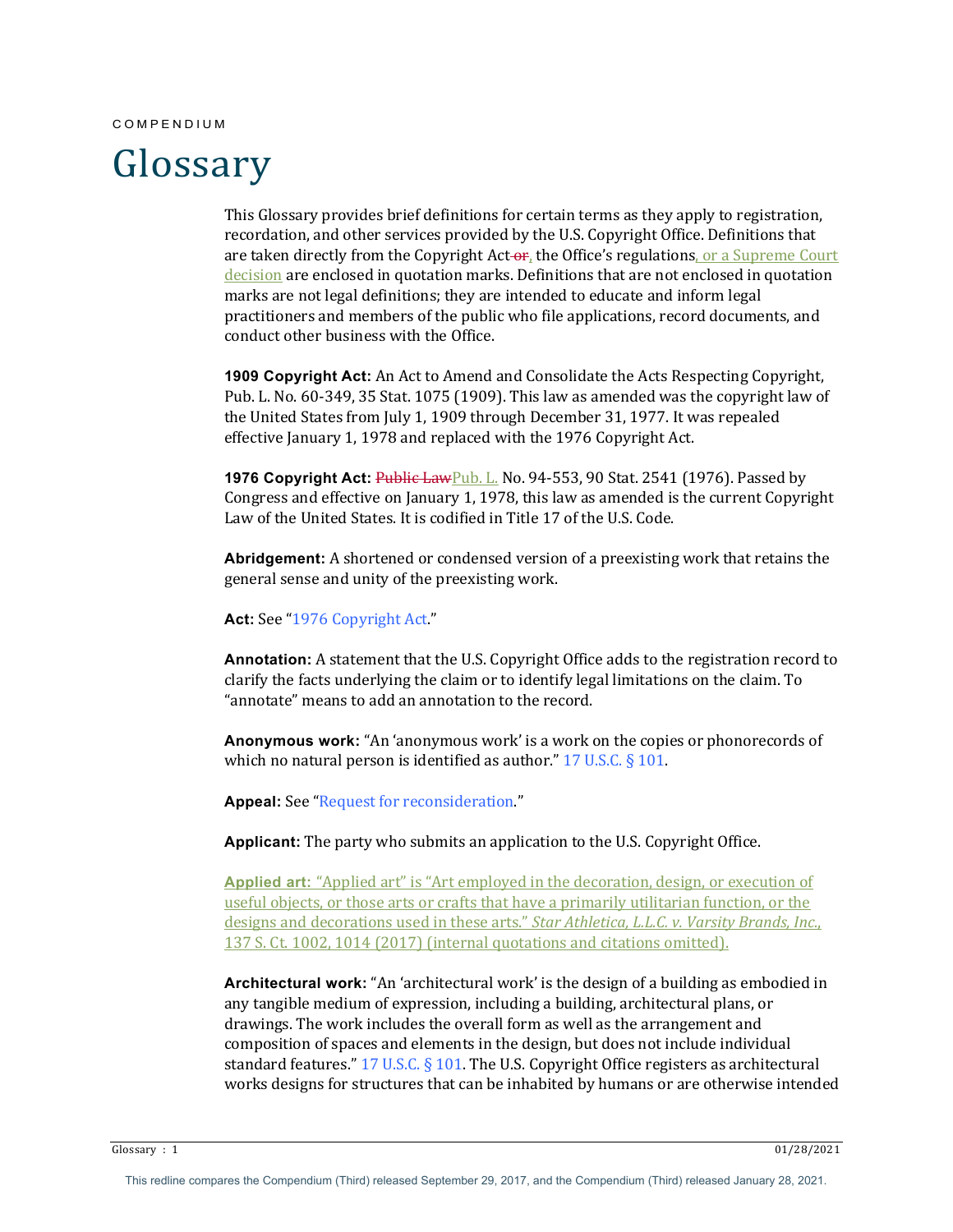for human occupancy. Examples include houses, office buildings, churches, museums, gazebos, and garden pavilions.

**Audiovisual work:** "'Audiovisual works' are works that consist of a series of related images which are intrinsically intended to be shown by the use of machines or devices such as projectors, viewers, or electronic equipment, together with accompanying sounds, if any, regardless of the nature of the material objects, such as films or tapes, in which the works are embodied."  $17 \text{ U.S.C.} \S 101$ . In other words, the term "audiovisual works" refers broadly to any work that includes any series of related visual images, whether or not moving, and with or without sounds, as long as a machine or device is essential to the viewing of the related series of images.

**Authorized agent:** Any person entitled to act on behalf of an author, a copyright claimant, or an owner of one or more of the exclusive rights.

**Author Created:** The portion of the online application that identifies the copyrightable material created by the author named in the application. In the paper application, this portion of the application is referred to as the "Nature of Authorship" space.

**Authorship statement:** The portion of the application that describes the copyrightable material created by the author named in the application. In the online application, this portion of this statement typically appears in the Author Created field and/or New Material Included field. In the paper application it typically appears in the Nature of Authorship space and/or the Material Added to This Work space.

**Automated database:** See "Database."

**Basic registration:** A registration issued on or after January 1, 1978.

**Berne Convention:** An international treaty, the "Convention for the Protection of Literary and Artistic Works," to protect literary and artistic works signed at Berne, Switzerland, on September 9, 1886, and all acts, protocols, and revisions thereto. -The United States acceded to the Berne Convention and became a member on March 1, 1989.

**Best edition:** "The 'best edition' of a work is the edition, published in the United States at any time before the date of deposit, that the Library of Congress determines to be most suitable for its purposes."  $17$  U.S.C. §  $101$ .

## **Board:** See "Review Board."

**CAD:** An abbreviation for the U.S. Copyright Office's "Copyright Acquisitions Division."

**Certificate of registration:** An official record issued by the U.S. Copyright Office that bears the U.S. Copyright Office seal and the signature of the Register of Copyrights. The certificate denotes the fact that the Office has received a valid claim to copyright (i.e., an acceptable application, deposit, and filing fee) and that the claim has been registered by the Office. The certificate shows the registration number and date that the registration is effective. Provided the claim is registered before the work is published or within five years of the date on which the work is first published, the facts on a certificate of

Glossary : 2  $01/28/2021$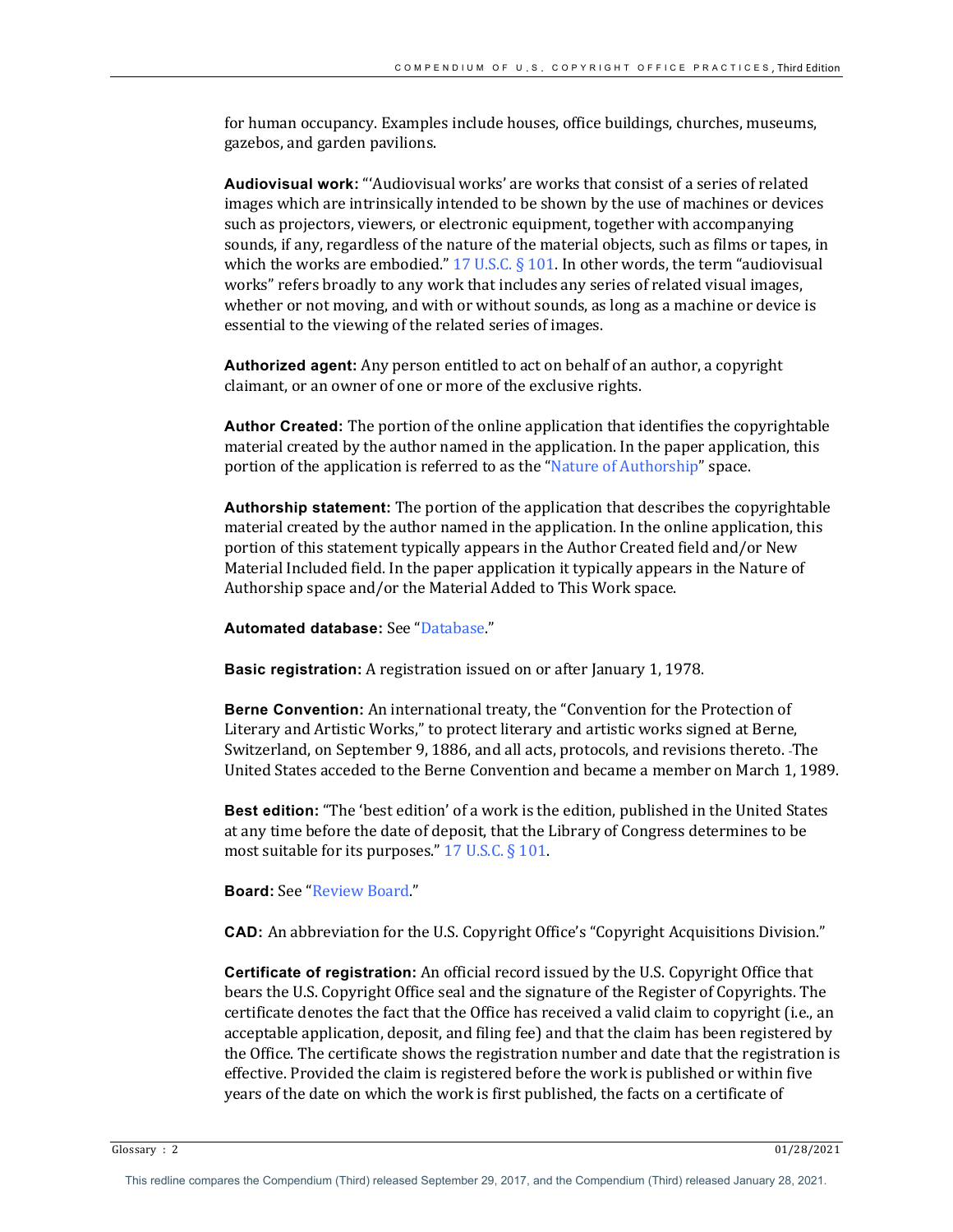registration and the validity of the copyright are presumed true by courts of law unless later shown to be false.

**Certification:** 1) The act of signing an application to register a work with the U.S. Copyright Office. The individual who signs the application certifies that the information provided therein is correct to the best of his or her knowledge. 2) The preparation of a statement under the seal of the U.S. Copyright Office attesting to the authenticity of a record or report based on a search of the Office's records; a type of copyright service available for a fee. For certifications provided in connection with the recordation of a transfer of copyright ownership or other documents pertaining to copyright, see "Sworn certification" and "Official certification."

**Choreographic works:** The term "choreography" is derived from the Greek words "choreia," meaning "dance," and "graphikos," meaning "to write." A dance is a static and kinetic succession of bodily movements in certain rhythmic and spatial relationships and in relation to time and space. Choreography is the composition and arrangement of a related series of dance movements and patterns organized into a coherent whole. Choreography is not synonymous with dance. It is a discrete subset of dance that encompasses certain types of compositional dances. For example, the legislative history for the 1976 Copyright Act states that "'choreographic works' do not include social dance steps and simple routines." *See* H.R. REP. No. 94-1476, at 54 (1976), *reprinted in* 1976 U.S.C.C.A.N. 5659, 5667; S. REP. No. 94-473, at 52 (1975).

**Claim:** An assertion of ownership of the copyright in a work of authorship. A request to register a work of authorship with the U.S. Copyright Office.

**Claimant:** For purposes of copyright registration, the claimant is either the author of the work that has been submitted for registration, or a person or organization that owns all of the rights under copyright that initially belonged to the author of that work.

**Collective work:** "A 'collective work' is a work, such as a periodical issue, anthology, or encyclopedia, in which a number of contributions, constituting separate and independent works in themselves, are assembled into a collective whole." 17 U.S.C.  $\S$ 101. A collective work is a form of compilation.

**Compilation:** "A 'compilation' is a work formed by the collection and assembling of preexisting materials or of data that are selected, coordinated, or arranged in such a way that the resulting work as a whole constitutes an original work of authorship. The term 'compilation' includes collective works."  $17$  U.S.C.  $\S$  101.

## **Compulsory license:** See "Statutory license."

**Computer:** A programmable electronic device that can store, retrieve, and process data that is input by a user through a user interface, and is capable of providing output through a display screen or other external output device, such as a printer. "Computers" include mainframes, desktops, laptops, tablets, and smart phones.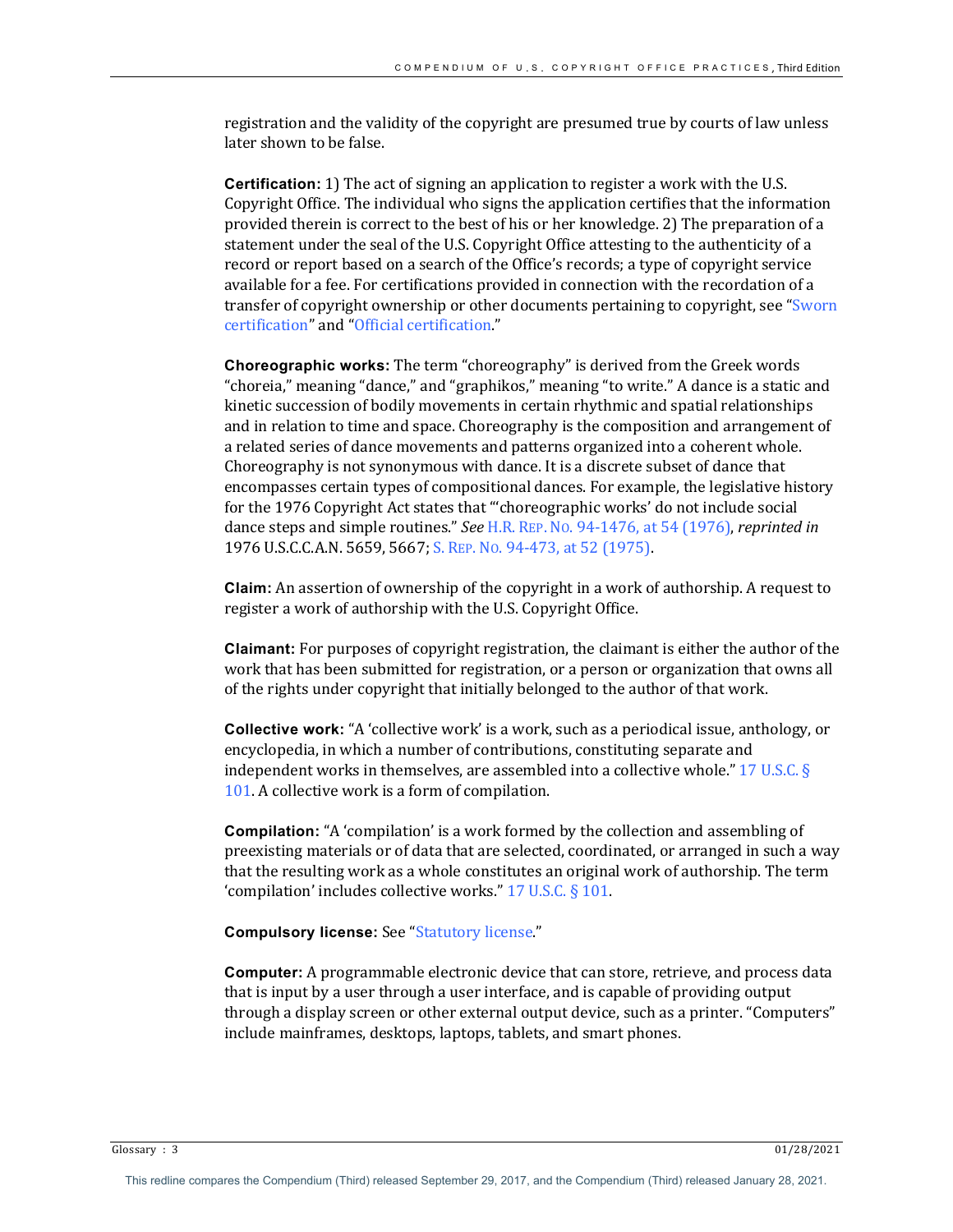**Computer program:** "A 'computer program' is a set of statements or instructions to be used directly or indirectly in a computer in order to bring about a certain result." 17 U.S.C. § 101.

**Copies:** "Copies' are material objects, other than phonorecords, in which a work is fixed by any method now known or later developed, and from which the work can be perceived, reproduced, or otherwise communicated, either directly or with the aid of a machine or device. The term 'copies' includes the material object, other than a phonorecord, in which the work is first fixed."  $17 \text{ U.S.C.}$  §  $101$ . "The reference to 'copies and phonorecords,' although in the plural, are intended ... to include the singular." *See* H.R. REP. No. 94-1476, at 61 (1976), *reprinted in* 1976 U.S.C.C.A.N. 5659, 5675.

**Copyright Act:** See "1976 Copyright Act."

**Copyright Card Catalog:** A physical archive located at the U.S. Copyright Office that may be used to search for completed registrations and recorded documents made before January 1, 1978.

**Copyright claimant:** See "Claimant."

**Copyright notice:** A statement placed on copies or phonorecords of a work to inform the public that a copyright owner is claiming ownership of the particular work. A copyright notice consists of three elements:

- The copyright symbol  $\odot$  (or for phonorecords, the symbol  $\bigoplus_i \odot$ ), the word "Copyright", or the abbreviation "Copr.";
- The year of first publication of the work; and
- The name of the copyright owner.

A copyright notice is no longer legally required to secure copyright on works first published on or after March 1, 1989, although it does provide legal benefits.

**Copyrightable:** A term used to describe a work that is original and sufficiently creative to be registered with the U.S. Copyright Office.

**Created:** "A work is 'created' when it is fixed in a copy or phonorecord for the first time; where a work is prepared over a period of time, the portion of it that has been fixed at any particular time constitutes the work as of that time, and where the work has been prepared in different versions, each version constitutes a separate work."  $17$  U.S.C. § 101.

**Database:** For purposes of copyright registration, a database is defined as a compilation of digital information comprised of data, information, abstracts, images, maps, music, sound recordings, video, other digitized material, or references to a particular subject or subjects. In all cases, the content of a database must be arranged in a systematic manner and it must be accessed by means of an integrated information retrieval program or system with the following characteristics:  $(i)$  a query function must be used to access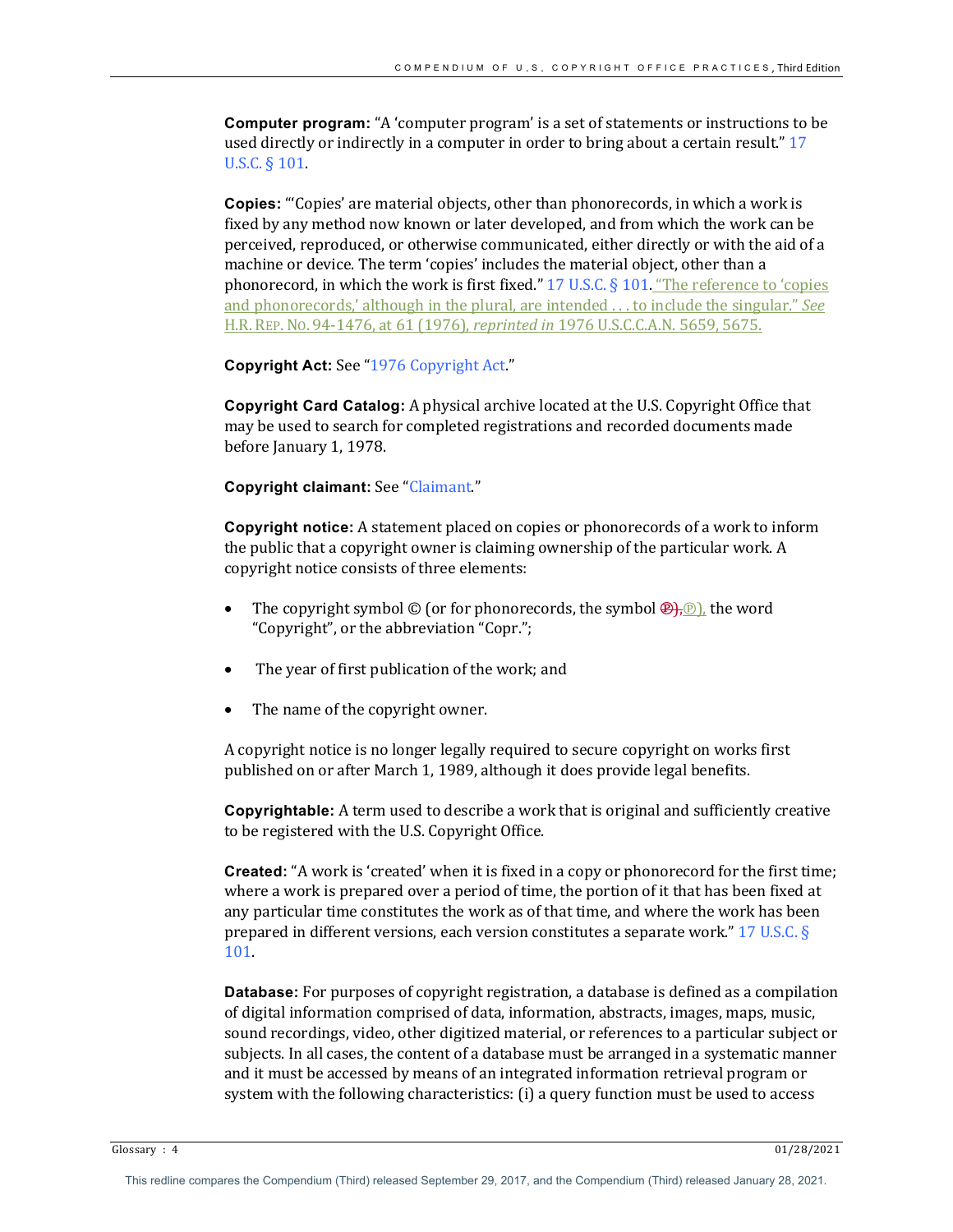the content; and (ii) the information retrieval program or system must yield a subset of the content or it must organize the content based on the parameters specified in each query. 

**Date of recordation:** 1) For the recordation of transfers of copyright ownership and other documents pertaining to copyright under Section 205 of Title 17 of the United States Code, "[t]he date of recordation is the date when a proper document under  $[37]$ C.F.R.  $\S 201.4(c)$ ] and a proper fee under paragraph (d) of this section [37 C.F.R.  $\S 201.4$ ] are all received in the Copyright Office."  $37$  C.F.R. § 201.4(e). 2) For the recordation of a notice of termination under Sections 203, 304(c), or  $304(d)$  of Title 17 of the United States Code, "[t]he date of recordation is the date when all of the elements required for recordation, including the prescribed fee and, if required, the statement referred to in [37 C.F.R.  $\S$  201.10(f)(1)(ii)], have been received in the Copyright Office." 37 C.F.R.  $\S$  $201.10(f)(3)$ . 3) For the recordation of a Visual Arts Registry Statement "[t]he date of recordation is the date when all of the elements required for recordation, including the prescribed fee, have been received in the Copyright Office."  $37$  C.F.R. § 201.26(e).

**De minimis:** A legal term that is based on the Latin phrase "*de minimis non curat lex*," which means "the law does not take notice of very small or trifling matters." Creative authorship is deemed "*de minimis*" when a work does not contain the minimal degree of original, creative expression required to satisfy the test for originality in copyright.

**Deposit:** See "Deposit copy."

**Deposit account:** A standing account with the U.S. Copyright Office from which customers can draw funds to pay for services provided by the Office.

**Deposit copy:** A physical or electronic embodiment of a work. A deposit copy may be on or in various media (*e.g.*, paper, videotape, online digital code, etc.) and may consist of multiple components. A deposit copy is submitted with an application for registration and must conform to the U.S. Copyright Office's regulations and other requirements. For copyright registration purposes, the deposit copy should be clear and should contain all of the authorship that the applicant intends to register.

**Deposit copies:** The plural form of "deposit copy."

**Deposit copy(ies):** A term meaning "deposit copy" and/or "deposit copies."

**Derivative:** See "Derivative work."

**Derivative work:** "A 'derivative work' is a work based upon one or more preexisting works, such as a translation, musical arrangement, dramatization, fictionalization, motion picture version, sound recording, art reproduction, abridgment, condensation, or any other form in which a work may be recast, transformed, or adapted. A work consisting of editorial revisions, annotations, elaborations, or other modifications, which, as a whole, represent an original work of authorship, is a 'derivative work." 17 U.S.C. § 101.

Glossary : 5  $01/28/2021$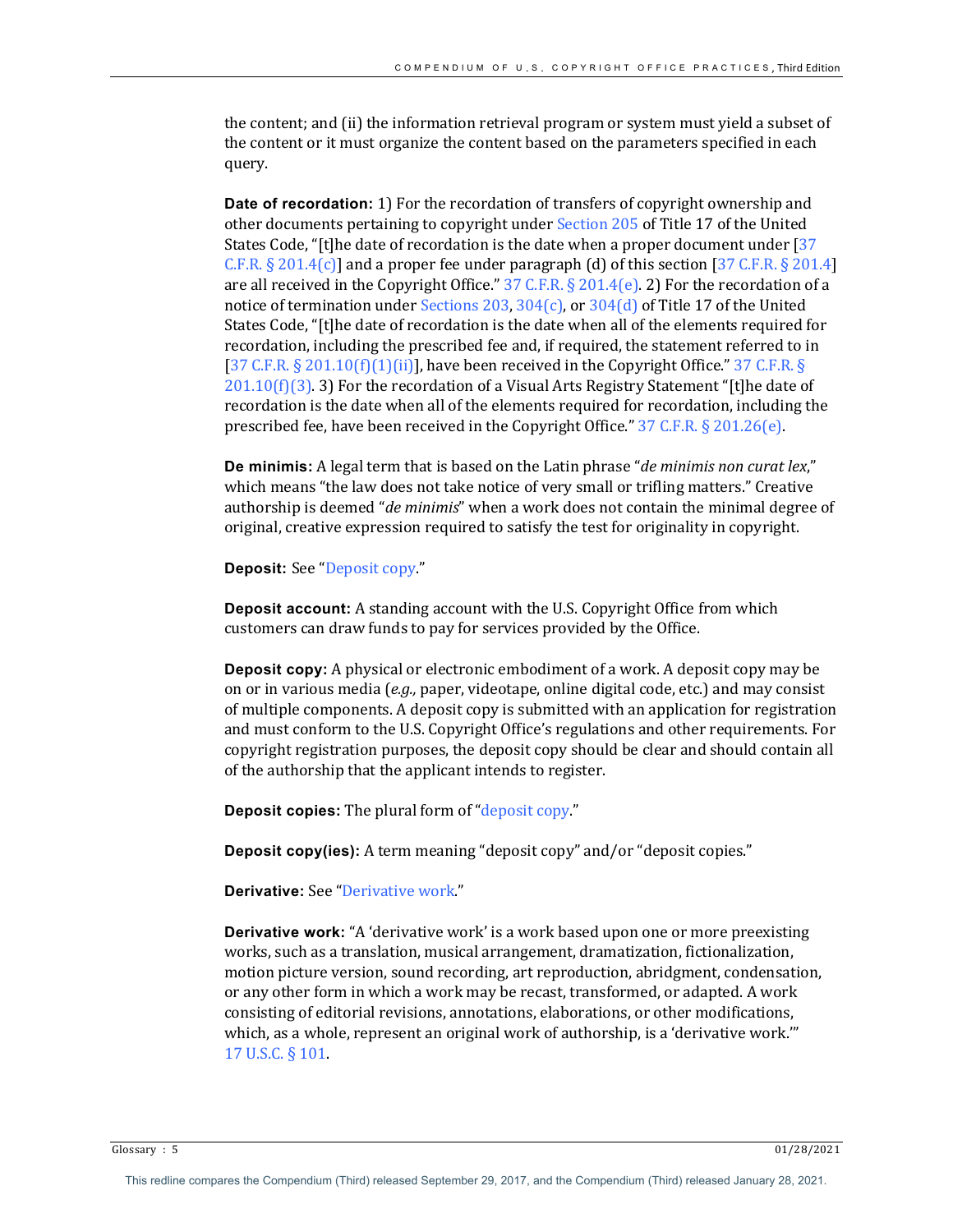**Design of a useful article:** "The combination of details or features that go to make up the useful article."  $17$  U.S.C. §  $101$  (definition of "Pictorial, graphic, and sculptural works"); *Star Athletica, L.L.C. v. Varsity Brands, Inc.*, 137 S. Ct. 1002, 1009 (2017) (internal quotations and citations omitted).

**Display:** "To 'display' a work means to show a copy of it, either directly or by means of a film, slide, television image, or any other device or process or, in the case of a motion picture or other audiovisual work, to show individual images nonsequentially."  $17$  U.S.C. § 101.

**Document cover sheet:** See "Form DCS."

**Document pertaining to copyright:** "A document shall be considered to-'pertain to a copyright' if it has a direct or indirect relationship to the existence, scope, duration, or identification of a copyright, or to the ownership, division, allocation, licensing, transfer, or exercise of rights under a copyright. That relationship may be past, present, future, or potential." 37 C.F.R. § 201.4(a)(2).

**EDR:** An abbreviation for "effective date of registration."

**Effective Date of Registration ("EDR"):** "The effective date of a copyright registration is the day on which an application, deposit, and fee, which are later determined by the Register of Copyrights or by a court of competent jurisdiction to be acceptable for registration, have all been received in the Copyright Office."  $17 \text{ U.S.C.} \S 410(d)$ . The effective date of registration is the date assigned by the U.S. Copyright Office that corresponds with the date the Office received all the elements required for a registration in acceptable form, namely, (i) a completed application, (ii) the full nonrefundable filing fee, and (iii) a complete nonreturnable deposit.

**EIDR:** An abbreviation for "Entertainment Identifier Registry."

**Eligible country:** "The term 'eligible country' means a nation, other than the United States, that-

- (A) becomes a WTO member country after the date of the enactment of the Uruguay Round Agreements Act;
- (B) on such date of enactment is, or after such date of enactment becomes, a nation adhering to the Berne Convention;
- (C) adheres to the WIPO Copyright Treaty;
- (D) adheres to the WIPO Performances and Phonograms Treaty; or
- (E) after such date of enactment becomes subject to a proclamation under [17 U.S.C. §  $104A$ ] subsection (g)."

## 17 U.S.C.  $\S$  104A(h)(3).

Glossary :  $6$  01/28/2021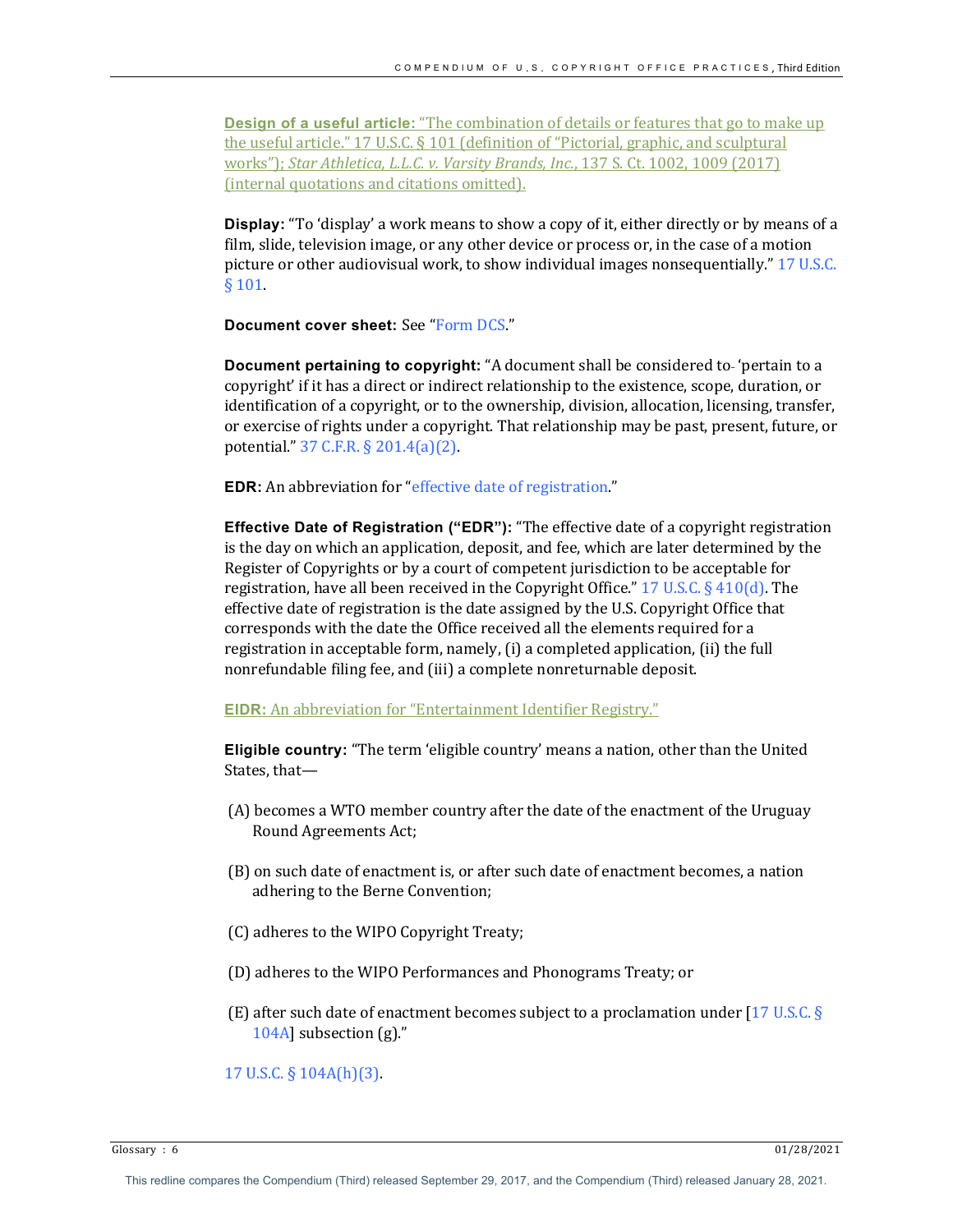**Entertainment Identifier Registry ("EIDR"):** A unique identifier assigned to motion pictures and other audiovisual works. The U.S. Copyright Office does not assign these identifiers. EIDRs are administered by the Entertainment Identifier Registry (www.eidr.org).

**Exclusive license:** An exclusive license is "a license that gives the licensee the sole right to perform the licensed act, often in a defined territory, and that prohibits the licensor from performing the licensed act and from granting the right to anyone else; [especially], such a license of a copyright, patent, or trademark right." -BLACK'S LAW DICTIONARY 1003 (9th ed. 2009).

**Exclusive rights:** Any or all of the exclusive rights under Copyright Law, as set forth in Section 106 Section 106 of the Copyright Act. Section 106 of the Copyright Act defines the exclusive rights of copyright owners in their works. Only the copyright owner has the right to do and to authorize the following:

- 1. "To reproduce the copyrighted work in copies or phonorecords."
- 2. "To prepare derivative works based upon the copyrighted work."
- 3. "To distribute copies or phonorecords of the copyrighted work to the public by sale or other transfer of ownership, or by rental, lease, or lending."
- 4. "In the case of literary, musical, dramatic, and choreographic works, pantomimes, and motion pictures and other audiovisual works, to perform the copyrighted work publicly."
- 5. "In the case of literary, musical, dramatic, and choreographic works, pantomimes, and pictorial, graphic, or sculptural works, including the individual images of a motion picture or other audiovisual work, to display the copyrighted work publicly."
- 6. "In the case of sound recordings, to perform the copyrighted work publicly by means of a digital audio transmission."

## 17 U.S.C. § 106.

These rights are subject to certain limitations that are defined in Sections  $107$  through 122 of the Copyright Act.

**Filing fee:** A nonrefundable charge for processing a registration or document recordation request.

## **Fixation:** See "fixed."

**Fixed:** "A work is 'fixed' in a tangible medium of expression when its embodiment in a copy or phonorecord, by or under the authority of the author, is sufficiently permanent or stable to permit it to be perceived, reproduced, or otherwise communicated for a period of more than transitory duration. A work consisting of sounds, images, or both,

Glossary :  $7$  01/28/2021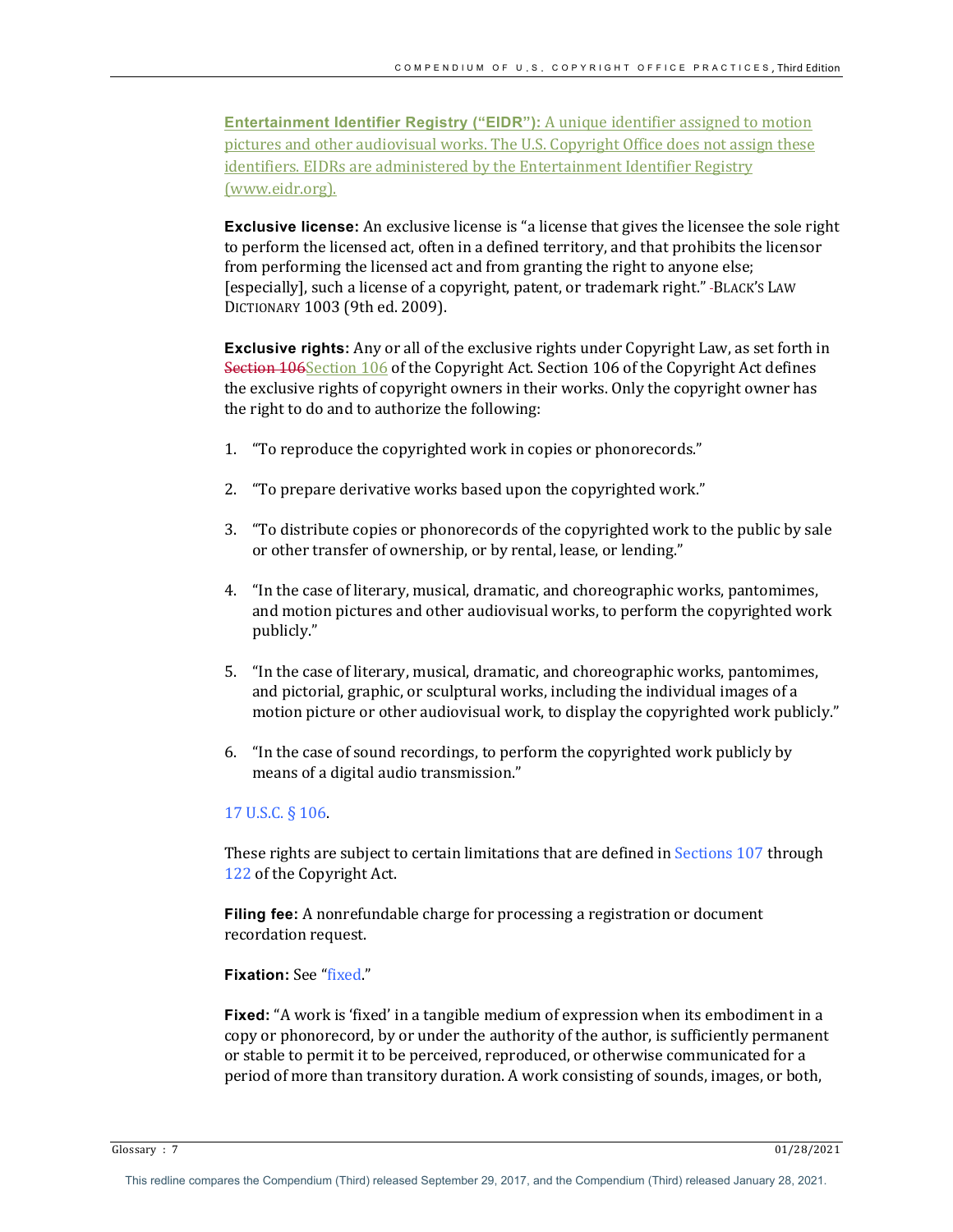that are being transmitted, is 'fixed' for purposes of this title if a fixation of the work is being made simultaneously with its transmission."  $17$  U.S.C. § 101.

**Foreign work:** A work that is not a United States work.

**Form:** A printed document designed and issued by the U.S. Copyright Office for use in applying for registration and requesting certain other copyright services.

**Form CA:** A paper application used to submit an application for a supplementary registration for certain types of works. Specifically, Form CA may be used to correct or amplify the information in the following types of registrations: (i) a renewal registration, (ii) a GATT registration for a foreign work restored to copyright protection by the Uruguay Round Agreements Act, or (iii) a basic registration for a database that does not consist predominantly of photographs.

**Form CO:** Previously used to file claims to copyright, the fill-in Form CO had to be completed on a computer, printed, and mailed to the Office with the proper fee and deposit and a handwritten signature.

**Form CON:** A continuation sheet used only in conjunction with Form CA, Form PA, Form SE, Form SR, Form TX, or Form VA.

**Form DCS:** An optional but recommended form used to facilitate the recordation of a transfer of copyright ownership or other document pertaining to copyright. This form should only be used when recording certain documents; it should not be used in connection with registration.

**Form G/DN:** A paper application used to register a group of daily newspapers or daily newsletters. 

**Form GATT:** A paper application used to register a restored copyright under the 1994 Uruguay Round Agreements Act.

**Form GATT/CON:** A continuation sheet used only in conjunction with Form GATT-or Form GATT/GRP.

**Form GR/PPh/CON:** An optional continuation sheet used in conjunction with Form VA for registering a group of published photographs.

**Form MW:** A paper application used to register a mask work fixed in a semiconductor chip product under the Semiconductor Chip Protection Act of 1984.

**Form MW/CON:** A continuation sheet used only in conjunction with Form MW.

**Form PA:** A paper application used to register certain types of works of the performing arts, namely musical works, dramatic works, pantomimes, choreographic works, motion pictures, and other audiovisual works.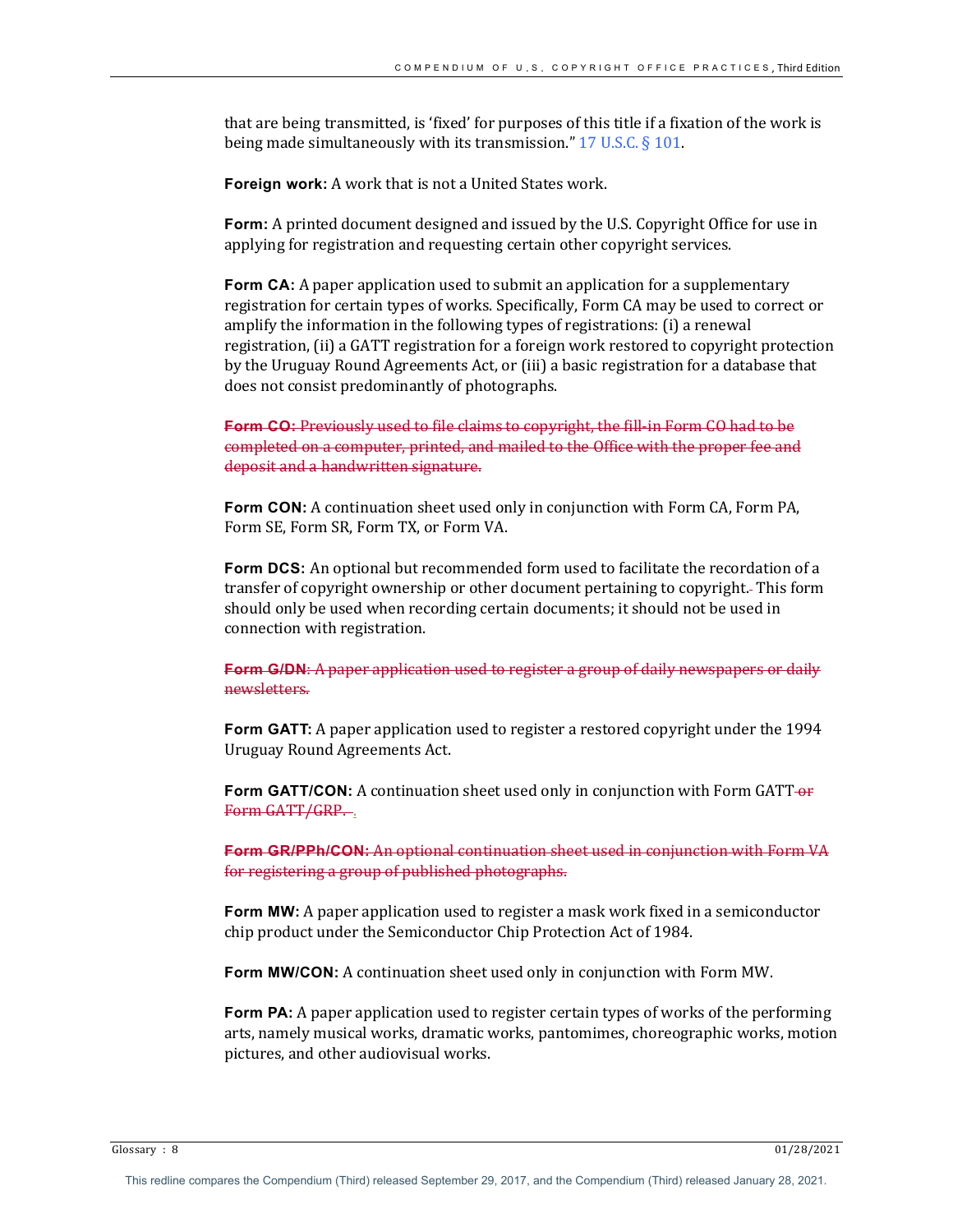**Form SE:** A paper application used to register a single issue of a published  $\theta$ unpublished serial.

#### **Form SE/GROUP:** A paper application used to register a group of related serials.

**Form SR:** A paper application used to register works that contain sound recording authorship. An applicant should use Form SR if the work contains sound recording authorship and if the applicant intends to register that element of the work (even if the work also contains other types of authorship, such as music or lyrics). If the applicant does not intend to register sound recording authorship, the applicant should not use this form (even if the work happens to contain one or more sound recordings). Likewise, the applicant should not use the form if the applicant intends to register the sounds accompanying a motion picture or other audiovisual work.

**Form TX:** A paper application used to register a nondramatic literary work, such as fiction, nonfiction, poetry, an individual article, a textbook, a reference work, a directory, a catalog, advertising copy, a compilation of information, a computer program, a textual work made available online, or a database.

**Form VA:** A paper application used to register architectural works and pictorial, graphic, or sculptural works, including two-dimensional or three-dimensional works of fine, graphic, and applied art, photographs, prints or art reproductions, maps, and technical drawings.

**GATT:** An abbreviation for "General Agreement on Tariffs and Trade."

General Agreement on Tariffs and Trade ("GATT"): An agreement which, in part restores copyright protection for certain foreign works that have lost copyright in the United States. The loss of copyright would have occurred for one of the following reasons:

- 1. Failure to comply with certain "formalities" of United States law. These formalities include:
	- i. publication without notice prior to March 1, 1989.
	- ii. failure to renew an old law work within the time limit that applied to that work.
	- iii. failure to comply with the provisions of the "manufacturing clause."
- 2. Lack of subject matter protection in the case of sound recordings fixed before February 15, 1972.
- 3. Lack of national eligibility.

Registration using Form GATT can be for a "single work" or for a "series of works published under a single title in multiple episodes, installments, or issues during the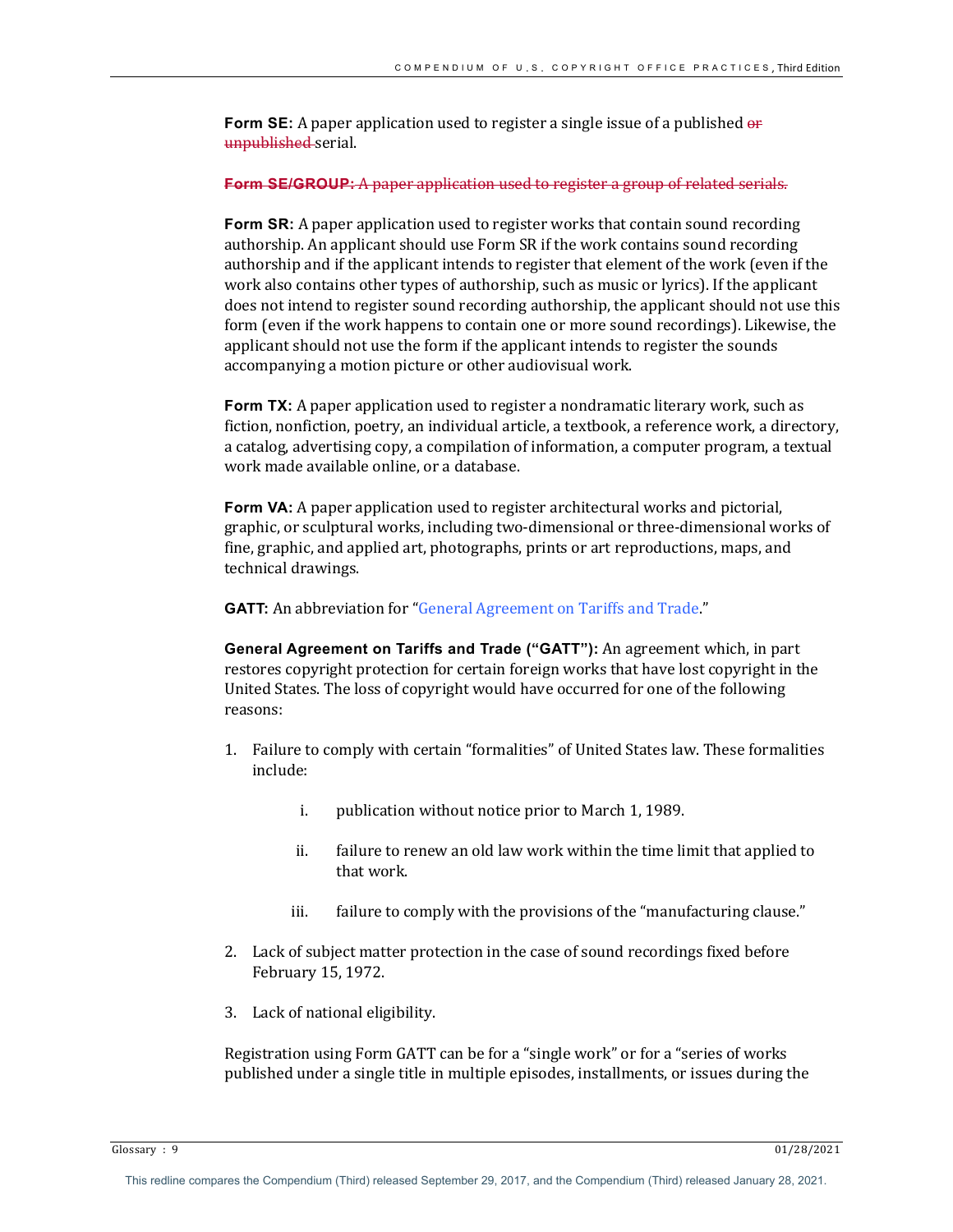same calendar year." GATT/Group registration, which allowed a broader scope for group registration, was eliminated effective July 1, 2006.

**GATT registration:** Registrations that cover copyright claims in a work in which U.S. copyright was restored under the 1994 Uruguay Round Agreements Act.

**Graphic works:** See "Pictorial, graphic, and sculptural works."

**Group registration:** An option for registering a group of works with one application, one filing fee, and one set of deposit copies. The U.S. Copyright Office currently offers group registration options for the following classes of works:

- Unpublished works (GRUW).
- Serials. (GRSE).
- **Daily newspapers.**
- **Daily newsletters.**Newspaper issues (GRNP).
- <u>Newsletter issues (GRNL).</u>
- Contributions to periodicals. (GRCP).
- Short online literary works (GRTX).
- Published photographs. (GRPPH).
- Unpublished photographs (GRUPH).
- A group of updates or revisions to a database.
- A group of test items prepared for use in a secure test (GRSTQ).

**ID material:** An abbreviation for "identifying material."

**Identifying material ("ID material"):** An alternative deposit copy permitted or required under U.S. Copyright Office regulations for registration, such as photographs submitted in lieu of three-dimensional works of visual arts; redacted versions of secure tests; portions of computer source code, etc. Identifying material is material that adequately represents the authorship claimed in an unpublished or published work, whether the regulations permit a substitute or whether it is a required substitute for the actual work, as in the case of most three-dimensional visual arts works.

**Immaterial variance:** A variance that does not affect the required information that should be included in an application, or any of the essential issues that should be resolved before the U.S. Copyright Office may complete a registration, or a variance where an ordinary person would be able to discern the correct information from the

Glossary :  $10$  01/28/2021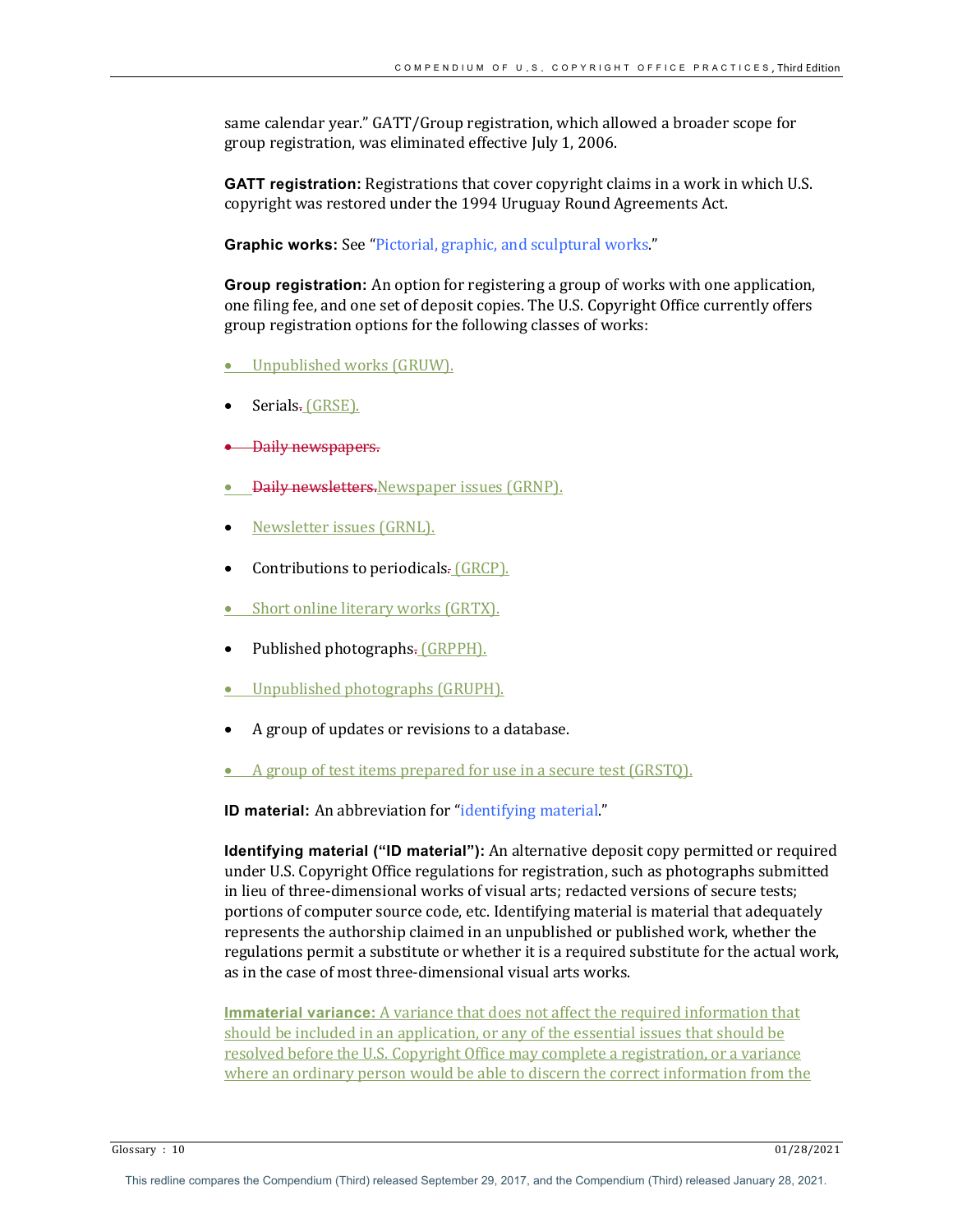application and would recognize the variance as a mere discrepancy, such as a misspelling or typographical error.

**Infringement:** Infringement occurs when someone other than the copyright owner exercises the exclusive right of the copyright owner unlawfully. Certain limitations to the owner's rights are defined in Sections  $107$  through  $122$  of the Copyright Act.

**International Standard Audiovisual Number ("ISAN"):** A unique identifier assigned to an audiovisual work. The U.S. Copyright Office does not assign these identifiers. They are assigned by designated agencies in each country participating in the program. In the United States, ISANs are administered by ARIBSAN US (www.aribsan.org).

**ISBN:** An abbreviation for "International Standard Rook Number."

**International Standard Book Number ("ISBN"):** A unique identifier assigned to a monographic publication. The U.S. Copyright Office does not assign these identifiers. They are assigned by designated agencies in each country participating in the program. The U.S. Copyright Office does not assign these numbers to published works. In the United States, ISBNs are administered by R.R. Bowker LLC (www.bowker.com).

**ISRC:** An abbreviation for "International Standard Recording Gode."

**International Standard Music Number ("ISMN"):** A unique identifier assigned to a notated music publication. The U.S. Copyright Office does not assign these identifiers. They are assigned by designated agencies in each country participating in the program. In the United States, ISMNs are administered by the Library of Congress (www.loc.gov/ismn).

**International Standard Musical Work Code ("ISWC"):** A unique identifier assigned to a musical work. The U.S. Copyright Office does not assign these identifiers. They are assigned by designated agencies in each country participating in the program. In the United States, ISWCs are administered by the American Society of Composers, Authors and Publishers (www.ascap.com).

**International Standard Recording Code ("ISRC"):** A unique identifier assigned to a sound recording. The U.S. Copyright Office does not assign these identifiers. They are assigned by designated agencies in each country participating in the program. The U.S. Gopyright Office does not assign these numbers to published works. In the United States, ISRCs are administered by the Recording Industry Association of America (www.usisrc.org).

**ISSN:** An abbreviation for "International Standard Serial Number."

**International Standard Serial Number ("ISSN"):** A unique identifier assigned to a serial publication. The U.S. Copyright Office does not assign these identifiers. They are assigned by national centers under the auspices of the ISSN network. The U.S. Copyright Office does not assign these numbers to published works. In the United States, ISSNs are administered by the Library of Congress (www.loc.gov/issn).

Glossary : 11  $01/28/2021$ 

This redline compares the Compendium (Third) released September 29, 2017, and the Compendium (Third) released January 28, 2021.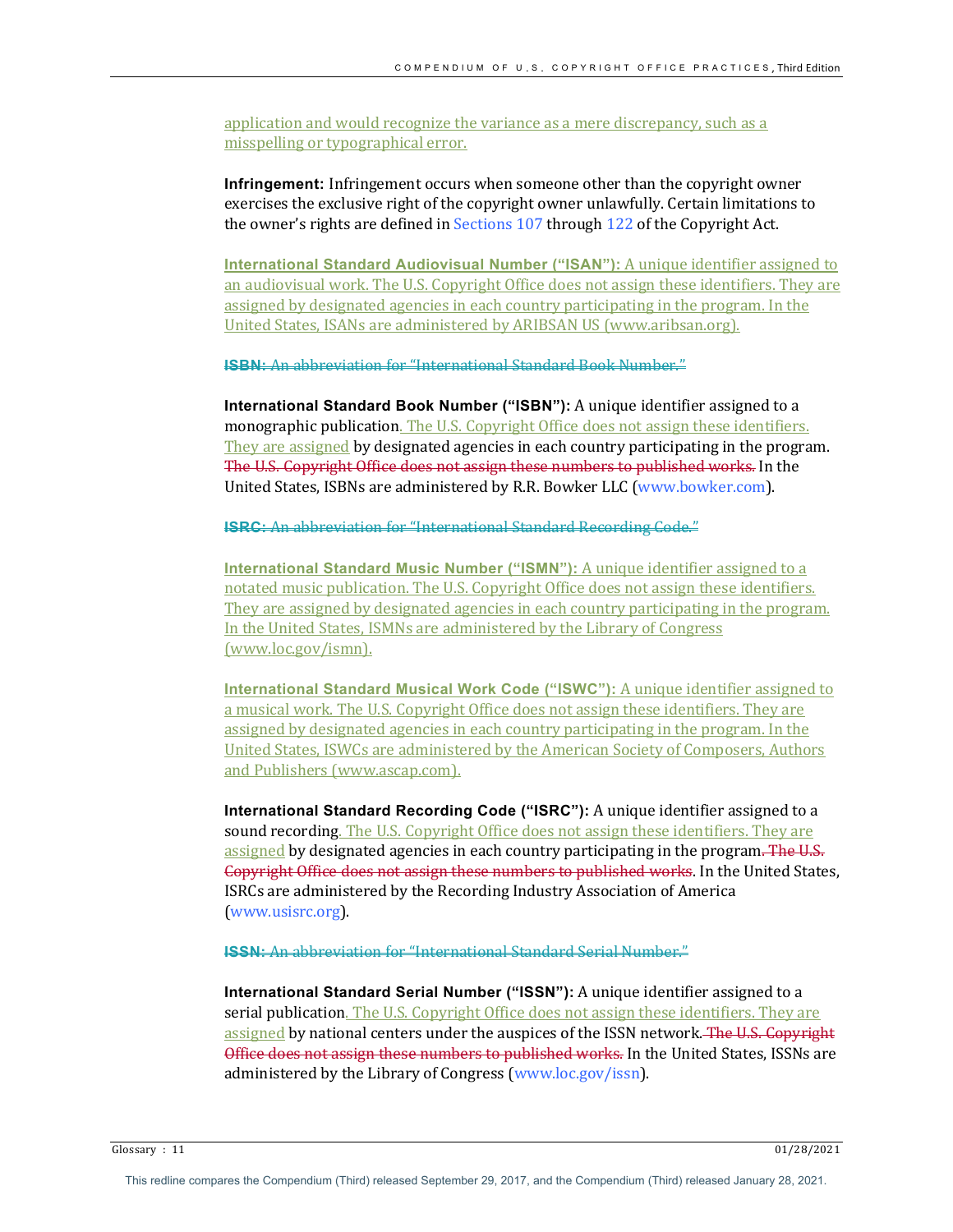**International Standard Text Code ("ISTC"):** A unique identifier assigned to a textbased work. The U.S. Copyright Office does not assign these identifiers. ISTCs are administered by agencies appointed by the International ISTC Agency (www.istcinternational.org). 

**ISAN:** An abbreviation for "International Standard Audiovisual Number."

**ISBN:** An abbreviation for "International Standard Book Number."

**ISMN:** An abbreviation for "International Standard Music Number."

**ISRC:** An abbreviation for "International Standard Recording Code."

**ISSN:** An abbreviation for "International Standard Serial Number."

**ISTC:** An abbreviation for "International Standard Text Code."

**ISWC:** An abbreviation for "International Standard Musical Work Code."

**Joint work:** "A 'joint work' is a work prepared by two or more authors with the intention that their contributions be merged into inseparable or interdependent parts of a unitary whole."  $17$  U.S.C. §  $101$ .

**License:** An agreement by which a party grants another party one or more rights (but fewer than all rights), usually limited to a particular territory and/or time period. A license may be granted as an exclusive license or a nonexclusive license.

Licensing Division: The Licensing Division in the U.S. Copyright Office administers certain statutory licenses set forth in the Copyright Act. The Division collects royalty payments and examines statements of account for the cable statutory license  $(17 \text{ U.S.C.} \text{S})$ 111), the satellite statutory license for retransmission of distant television broadcast stations (17 U.S.C. § 119), and the statutory license for digital audio recording technology  $(17.0, 5.0, 4.0)$  and  $(17.0, 17.0, 17.0, 17.0, 16.0)$ . The Division also accepts and records documents associated with the use of the mechanical statutory license (17 U.S.C.  $\S$  115). The Division deducts its full operating costs from the royalty fees and invests the balance in interest-bearing securities with the U.S. Treasury for later distribution to copyright owners. For further information see *The Licensing Division of the Copyright Office (Circular 75) (Circular 75)*..

**Limitation of claim:** The portion of the application that identifies copyrightable material that has been excluded from the claim. It is typically used to exclude previously published material, previously registered material, public domain material, and/or material that is not owned by the claimant named in the application. In the online application, this portion of the application includes the Material Excluded and Previous Registration fields. In the paper application, this portion of the application includes the Previous Registration and Preexisting Material spaces.

**LIT:** An abbreviation for the "Literary Division" of the U.S. Copyright Office.

Glossary :  $12$  01/28/2021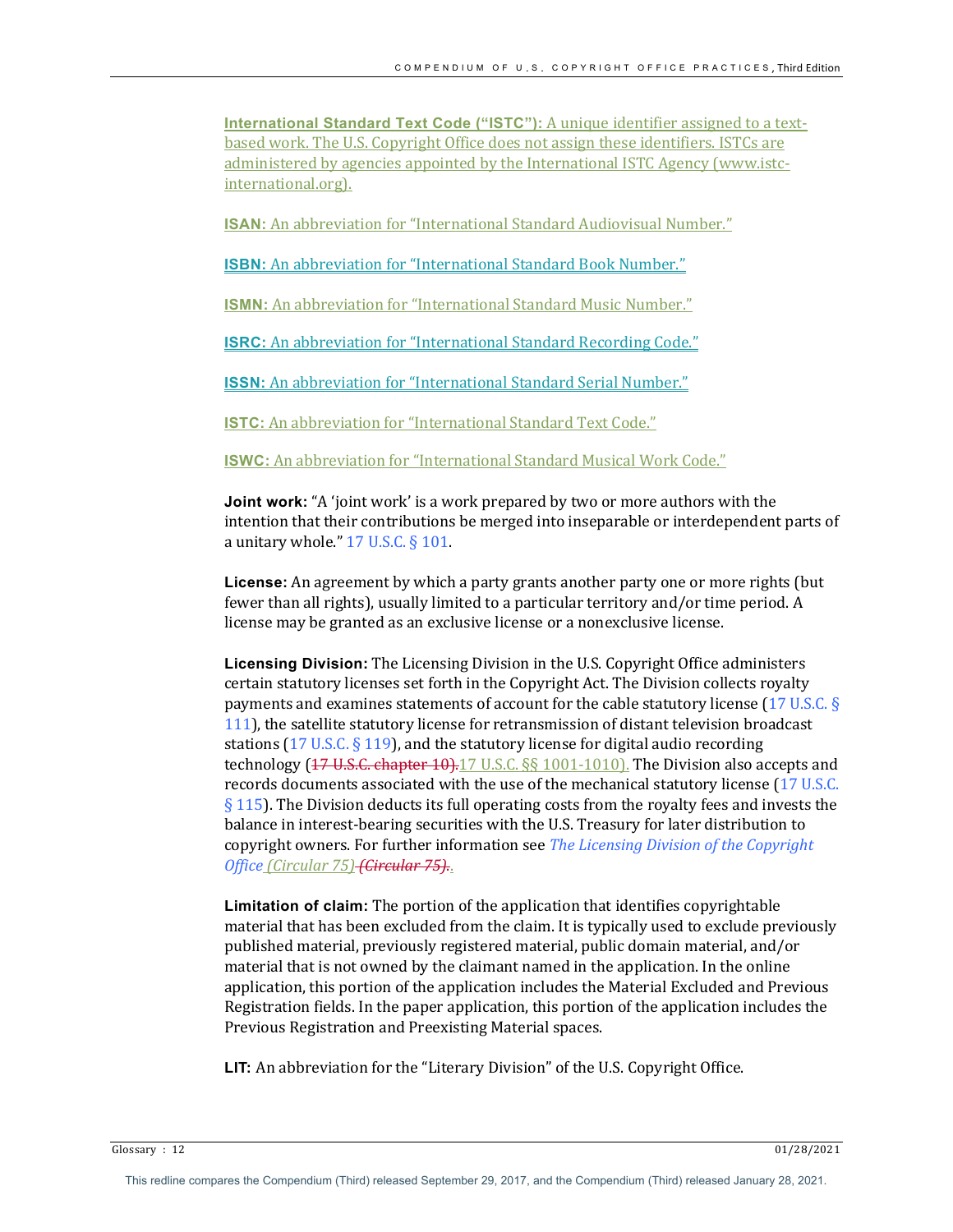**Literary monograph:** A "literary monograph" is a "literary work published in one volume or a finite number of volumes. This category does not include serials, nor does it include legal publications that are published in one volume or a finite number of volumes that contain legislative enactments, judicial decisions, or other edicts of government." 37 C.F.R. § 202.19(b)(5).

Literary works: "'Literary works' are works, other than audiovisual works, expressed in words, numbers, or other verbal or numerical symbols or indicia, regardless of the nature of the material objects, such as books, periodicals, manuscripts, phonorecords, film, tapes, disks, or cards, in which they are embodied."  $17 \text{ U.S.C.} \S 101$ . A literary work is a nondramatic work that explains, describes, or narrates a particular subject, theme, or idea through the use of narrative, descriptive, or explanatory text, rather than dialog or dramatic action. Generally, nondramatic literary works are intended to be read; they are not intended to be performed before an audience. Examples of nondramatic literary works include the following types of works: fiction, nonfiction, poetry, directories, catalogs, textbooks, reference works, advertising copy, compilations of information, computer programs, databases, and other textual works.

**Mandatory deposit copy:** A deposit copy sent to the U.S. Copyright Office pursuant to Section  $407$  of the Copyright Act. Section  $407$  provides that the owner of copyright or the owner of the exclusive right of publication in a work published in the United States shall deposit two copies or phonorecords of the best edition of the work within three months after publication for the benefit of the national collection of the Library of Congress.  $17 \text{ U.S.C.}$  § 407. The deposit of a published work that is acceptable under Section 408 also may satisfy the deposit requirements of Section 407.

**Manufacturing clause:** Section 601 of the 1976 Copyright Act, which was repealed by the Copyright Cleanup, Clarification, and Corrections Act of 2010. Prior to 1986, United States authors who claimed copyright in magazines, newspapers, and books published and printed in the English language were required to indicate that the work was manufactured in the United States or Canada in order the satisfy the requirements of the manufacturing clause.

**Mask work:** "A 'mask work' is a series of related images, however fixed or encoded — (A) having or representing the predetermined, three-dimensional pattern of metallic, insulating, or semiconductor material present or removed from the layers of a semiconductor chip product; and  $(B)$  in which series the relation of the images to one another is that each image has the pattern of the surface of one form of the semiconductor chip product."  $17 \text{ U.S.C.}$  §  $901(a)(2)$ . A three-dimensional design formed on or in the layers of a semiconductor chip. This term does not apply to sculptural masks. Mask works are protected under the Semiconductor Chip Protection Act of 1984 and may be registered by the U.S. Copyright Office.

**Material variance:** A variance that substantially affects the required information that should be included in the application, or any of the essential issues that should be resolved before the U.S. Copyright Office may complete a registration.

**Motion pictures:** "'Motion pictures' are audiovisual works consisting of a series of related images which, when shown in succession, impart an impression of motion,

Glossary :  $13$  01/28/2021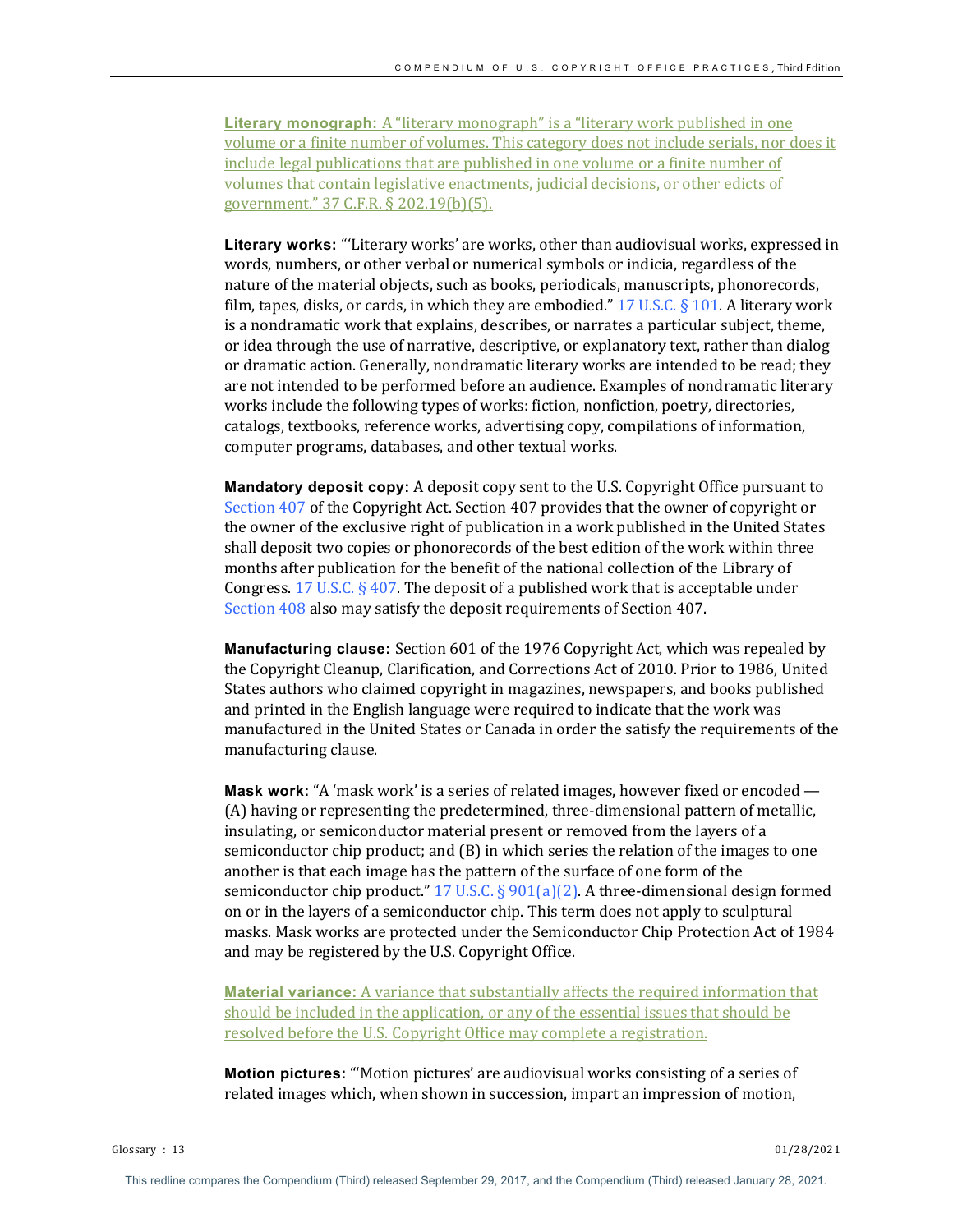together with accompanying sounds, if any."  $17 \text{ U.S.C.} \S 101$ . The definition of "motion pictures" does not include the following:

- Unauthorized fixations of live performances or telecasts.
- Live telecasts that are not fixed simultaneously with their transmission.
- Filmstrips and slide sets which, although consisting of a series of images intended to be shown in succession, are not capable of conveying an impression of motion.

*See* H.R. REP. No. 94-1476, at 56 (1976), *reprinted in* 1976 U.S.C.C.A.N. 5659, 5669.

**Nature of Authorship:** The portion of a paper application that identifies the copyrightable material created by the author named in the application. In the online application, this portion of the application is referred to as the "Author Created" field.

**Newspaper:** "[A] periodical ... that is mainly designed to be a primary source of written information on current events, either local, national, or international in scope. A newspaper contains a broad range of news on all subjects and activities and is not limited to any specific subject matter. Newspapers are intended either for the general public or for a particular ethnic, cultural, or national group."  $37$  C.F.R. § 202.4(e)(1).

**Newsletter:** "[A] serial that is published and distributed by mail, electronic media, or other medium, including paper, email, or download. The newsletter must contain news or information that is chiefly of interest to a special group, such as trade and professional associations, colleges, schools, or churches."  $37$  C.F.R.  $\S 202.4(f)(1)(i)$ .

**Nonexclusive license:** A nonexclusive license is "a license of intellectual property rights that gives the licensee a right to use, make, or sell the licensed item on a shared basis with the licensor and possibly other licensees." BLACK'S LAW DICTIONARY 1004 (9th ed. 2009).

**Notice:** See "Copyright notice."

**Object code:** A representation of a computer program that is written in a machine language consisting of binary code *(i.e.,* ones and zeroes). Object code is comprehensible to a computer or other electronic device, but as a general rule, it is not comprehensible to human beings.

**Official certification:** "An official certification is a certification, by the appropriate Government official, that the original of the document is on file in a public office and that the reproduction is a true copy of the original."  $37 \text{ C.F.R.} \S 201.4(a)(3)(ii)$  (italics omitted). 

**OGC:** An abbreviation for the U.S. Copyright Office's "Office of the General Counsel."

**Online public record:** The database posted on the U.S. Copyright Office's website containing records relating to registrations and document recordations issued after

Glossary :  $14$  01/28/2021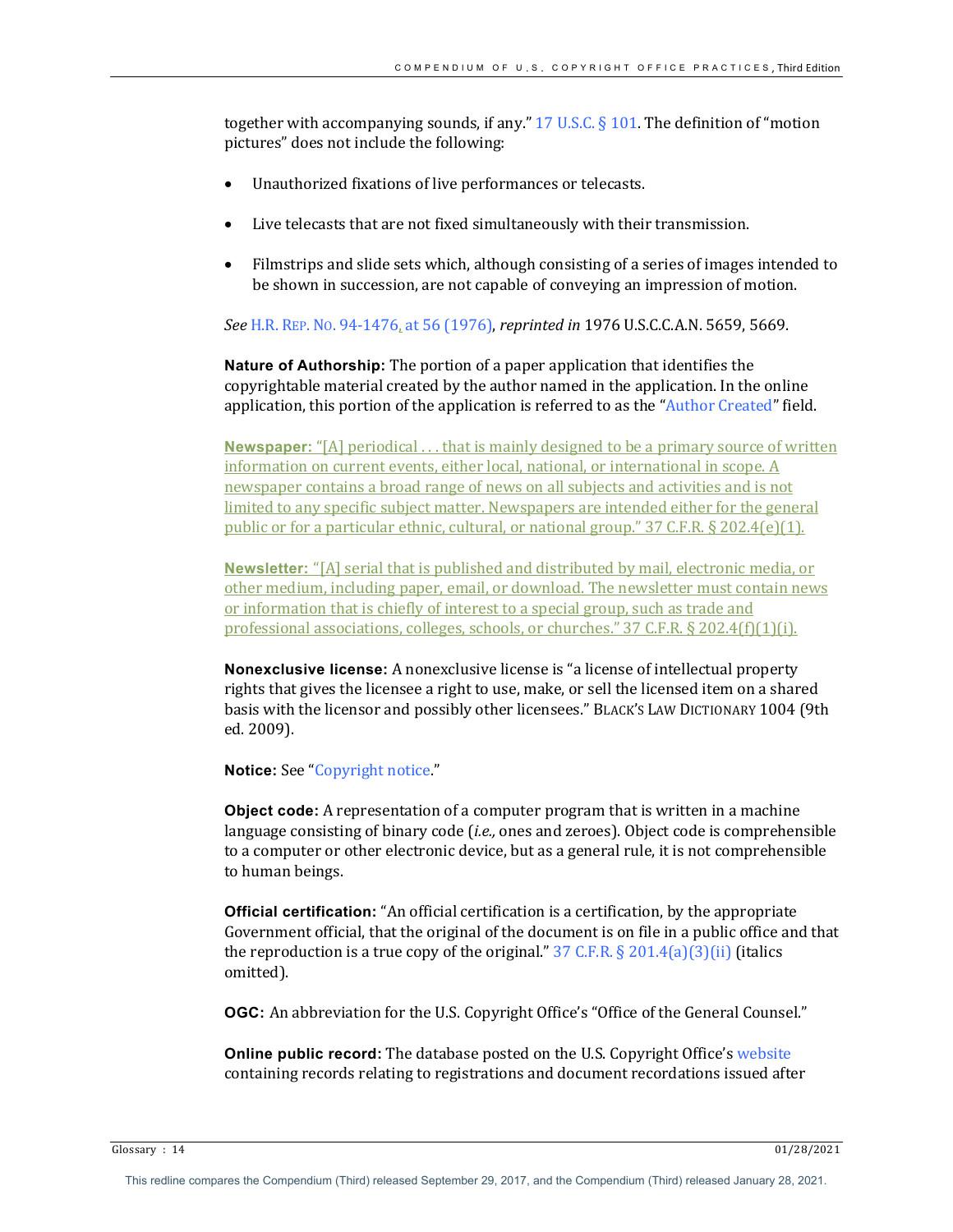1978 (cocatalog.loc.gov/cgi-bin/Pwebrecon.cgi?DB=local&PAGE=First).. Also known as the Public Catalog.

**PA:** An abbreviation for the "Performing Arts Division" of the U.S. Copyright Office.

**Pantomime:** The art of imitating, presenting, or acting out situations, characters, or events through the use of physical gestures and bodily movements.

**Perform:** "To 'perform' a work means to recite, render, play, dance, or act it, either directly or by means of any device or process or, in the case of a motion picture or other audiovisual work, to show its images in any sequence or to make the sounds accompanying it audible."  $17$  U.S.C. § 101.

**Performing arts works:** See "Works of the Performing Arts."

**Periodical:** "A collective work that is issued or intended to be issued on an established schedule in successive issues that are intended to be continued indefinitely. In most cases, each issue will bear the same title, as well as numerical or chronological designations." 37 C.F.R. § 202.4(b)(3).

**Phonorecords:** "Phonorecords' are material objects in which sounds, other than those accompanying a motion picture or other audiovisual work, are fixed by any method now known or later developed, and from which the sounds can be perceived, reproduced, or otherwise communicated, either directly or with the aid of a machine or device. The term 'phonorecords' includes the material object in which the sounds are first fixed." 17 U.S.C.  $\S$  101. "The reference to 'copies and phonorecords,' although in the plural, are intended ... to include the singular." See H.R. REP. No. 94-1476, at 61 (1976), *reprinted in* 1976 U.S.C.C.A.N. 5659, 5675.

**PIA:** An abbreviation for the U.S. Copyright Office's "Office of Policy and International Affairs."

**Pictorial works:** See "Pictorial, graphic, and sculptural works."

Pictorial, graphic, and sculptural works: "'Pictorial, graphic, and sculptural works' include two-dimensional and three-dimensional works of fine, graphic, and applied art, photographs, prints and art reproductions, maps, globes, charts, diagrams, models, and technical drawings, including architectural plans. Such works shall include works of artistic craftsmanship insofar as their form but not their mechanical or utilitarian aspects are concerned; the design of a useful article, as defined in this section, shall be considered a pictorial, graphic, or sculptural work only if, and only to the extent that, such design incorporates pictorial, graphic, or sculptural features that can be identified separately from, and are capable of existing independently of, the utilitarian aspects of the article."  $17$  U.S.C. § 101.

**PIE:** An abbreviation for the U.S. Copyright Office's "Office of Public Information and Education."

**PIO:** An abbreviation for the U.S. Copyright Office's "Public Information Office."

Glossary : 15  $01/28/2021$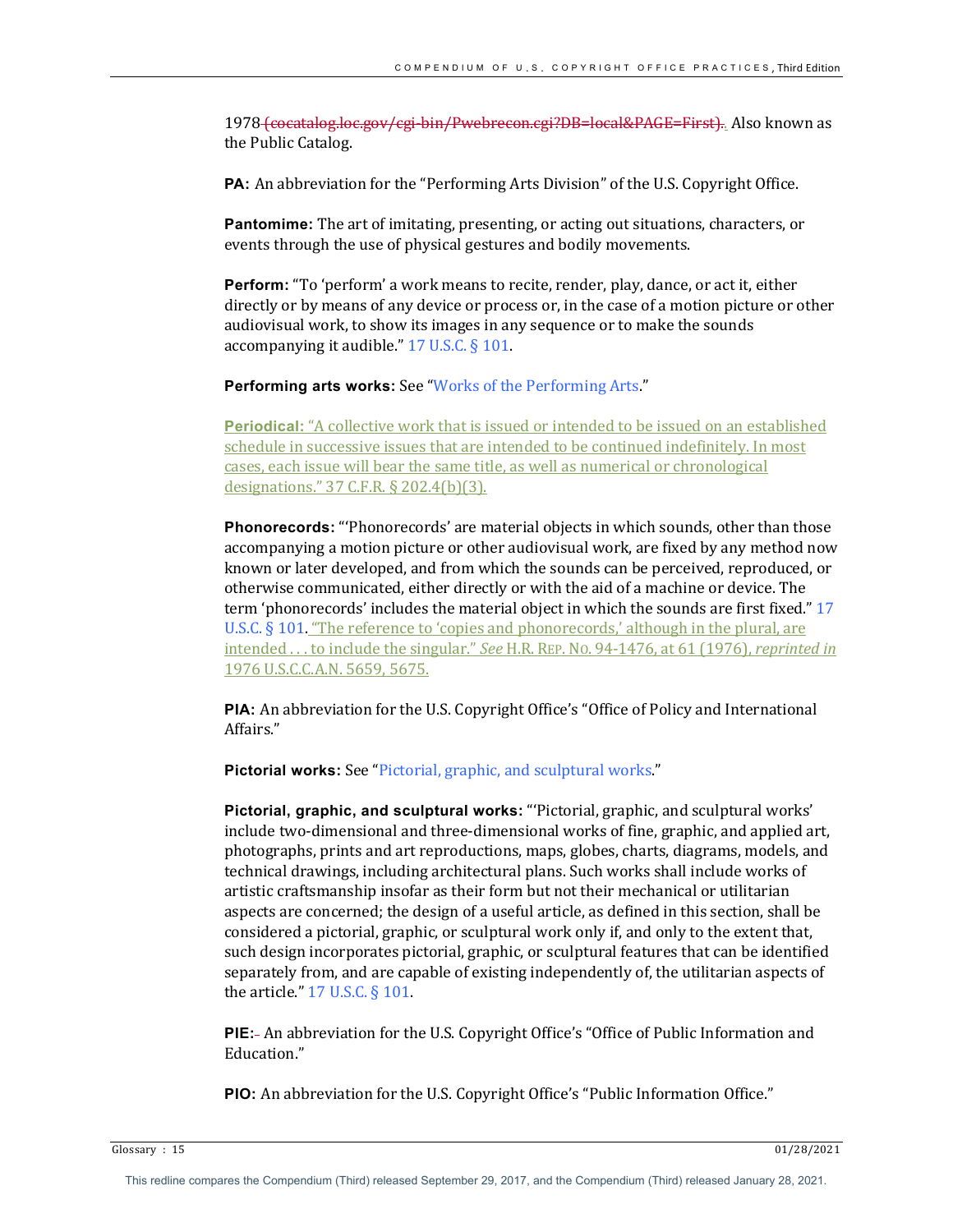**Preregistration:** A procedure that allows certain copyright owners to file an action for infringement and to seek statutory damages and attorney's fees in cases where the work was infringed before the copyright owner completed the work and released it to the public. Preregistration is entirely optional. It is neither a prerequisite nor a precondition for copyright owners who wish to register their works with the U.S. Copyright Office. In other words, an original work of authorship may be registered regardless of whether the work has been preregistered or not. Copyright owners may benefit from this procedure if they have started to create a work of authorship that has not been completed yet, and if it is likely that a third party may infringe that work before it has been released to the public. But in order to preserve the benefits of this procedure, the copyright owner must seek an actual registration for the work shortly after it has been published or infringed. For the vast majority of copyright owners, preregistration is not useful. To be eligible for preregistration, a work of authorship must fall within one or more of the following classes of works:  $(i)$  motion pictures;  $(ii)$  sound recordings;  $(iii)$ musical compositions; (iv) literary works being prepared for publication in book form; (v) computer programs (including videogames); or (vi) advertising or marketing photographs. Works that do not fall within these classes are not eligible for this procedure.

**Pseudonymous work:** "A 'pseudonymous work' is a work on the copies or phonorecords of which the author is identified under a fictitious name." 17 U.S.C.  $\S$  101.

**Publication:** "'Publication' is the distribution of copies or phonorecords of a work to the public by sale or other transfer of ownership, or by rental, lease, or lending. The offering to distribute copies or phonorecords to a group of persons for purposes of further distribution, public performance, or public display, constitutes publication. A public performance or display of a work does not of itself constitute publication." 17 U.S.C. § 101.

**Public Catalog:** See "Online public record."

**Public display:** See "Public performance and public display."

**Public domain:** A work of authorship that is not protected by copyright is in the public domain. In the United States, a copyrighted work enters the public domain when its full copyright term has expired. In addition, works published in the United States without a copyright notice on or before March 1, 1989 may be in the public domain, and works registered or published in the United States on or before December 31, 1963 may be in the public domain if the copyright was not renewed in a timely manner. The status of a creative work which, through expiration of term or failure to comply with statutory formalities, is not protected by copyright.

**Publicly:** See "Public performance and public display."

**Public performance:** See "Public performance and public display."

**Public performance and public display:** "To perform or display a work 'publicly' means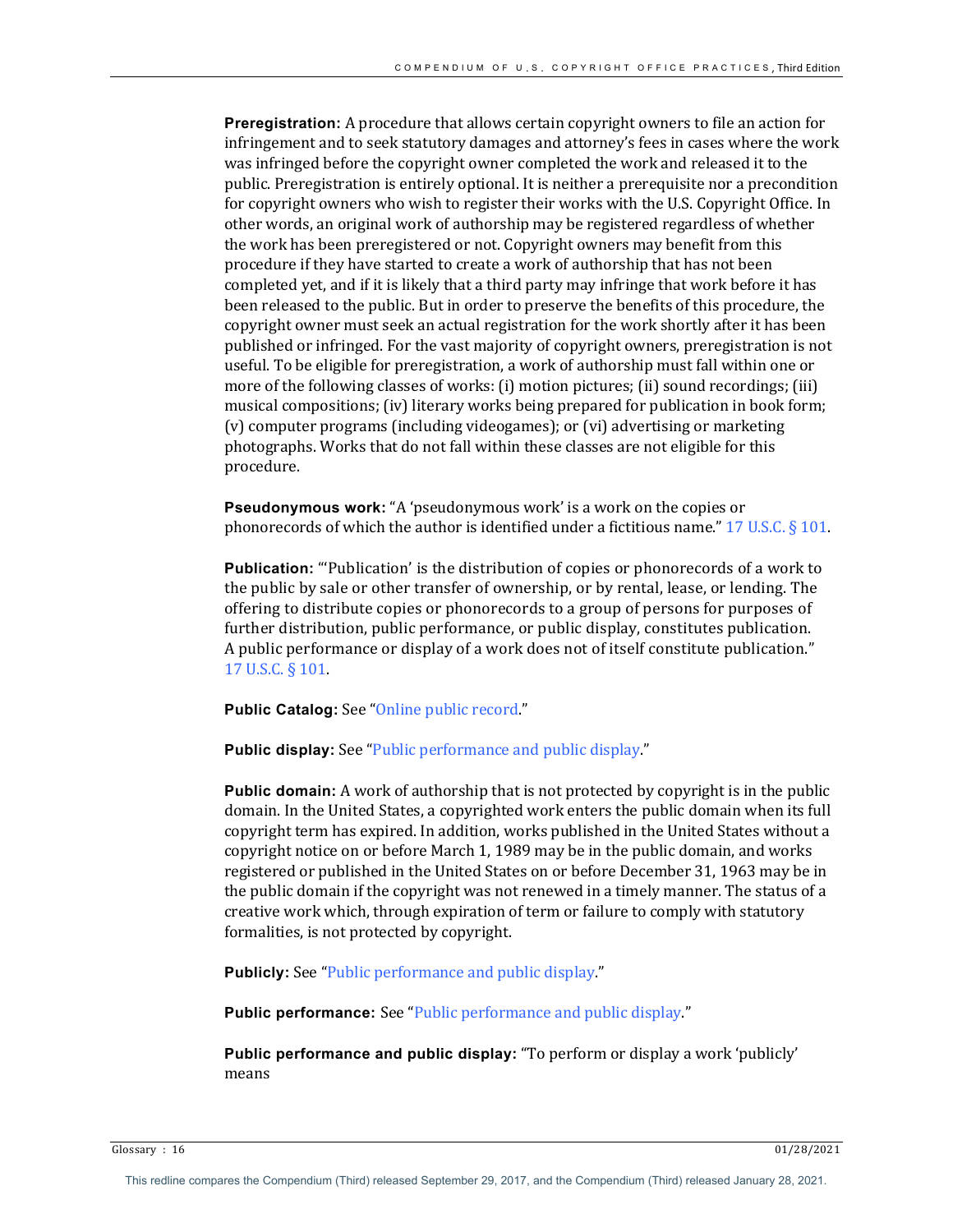- 1. to perform or display it at a place open to the public or at any place where a substantial number of persons outside of a normal circle of a family and its social acquaintances is gathered; or
- 2. to transmit or otherwise communicate a performance or display of the work to a place specified by clause  $(1)$  or to the public, by means of any device or process, whether the members of the public capable of receiving the performance or display receive it in the same place or in separate places and at the same time or at different times."

## 17 U.S.C. § 101.

**Public record:** Official records maintained by the U.S. Copyright Office relating to registrations and document recordations, which are made available to the public through the Office's website, the Copyright Card Catalog, the *Catalog of Copyright Entries*, or the Records Research and Certification Section.

**RAC:** An abbreviation for the U.S. Copyright Office's "Receipt Analysis and Control Division."

**Recordation:** Recordation is the official filing in the public records of the U.S. Copyright Office of a document having to do with copyright. The purpose of recordation is to make a public record of the facts in the document.

**Recordation specialists:** Members of the U.S. Copyright Office's Recordation Section who are responsible for recording documents.

**Register of Copyrights:** The Register of Copyrights is the Director of the U.S. Copyright Office. By statute, the Register works under the general direction of the Librarian of Congress and carries out a variety of legal and policy functions that are enumerated throughout Title 17.

**Registration:** "'Registration,' for purposes of Sections  $205(c)(2)$ , 405, 406, 410(d), 411,  $412$ , and  $506(e)$  [of the 1976 Act] means a registration of a claim in the original or the renewed and extended term of copyright."  $17$  U.S.C. § 101. The principle function performed by the U.S. Copyright Office under the provisions of Section 408 of the Copyright Law. The process for putting a claim on record in the U.S. Copyright Office; a type of copyright service available for a fee. Registration is a possible result of the U.S. Copyright Office's examination of an application to register a claim of copyright in an original work of authorship. Registration involves examining the claim, and if the claim is approved by the U.S. Copyright Office, numbering the claim, issuing a certificate of registration, and creating a public record.

**Registration materials:** A public record maintained by the U.S. Copyright Office. It includes all the materials that an applicant submits to the Office in connection with an application to register a claim to copyright, including the application, deposit copy(ies), and the filing fee, as well as any communications between the applicant and the Office relating to that claim.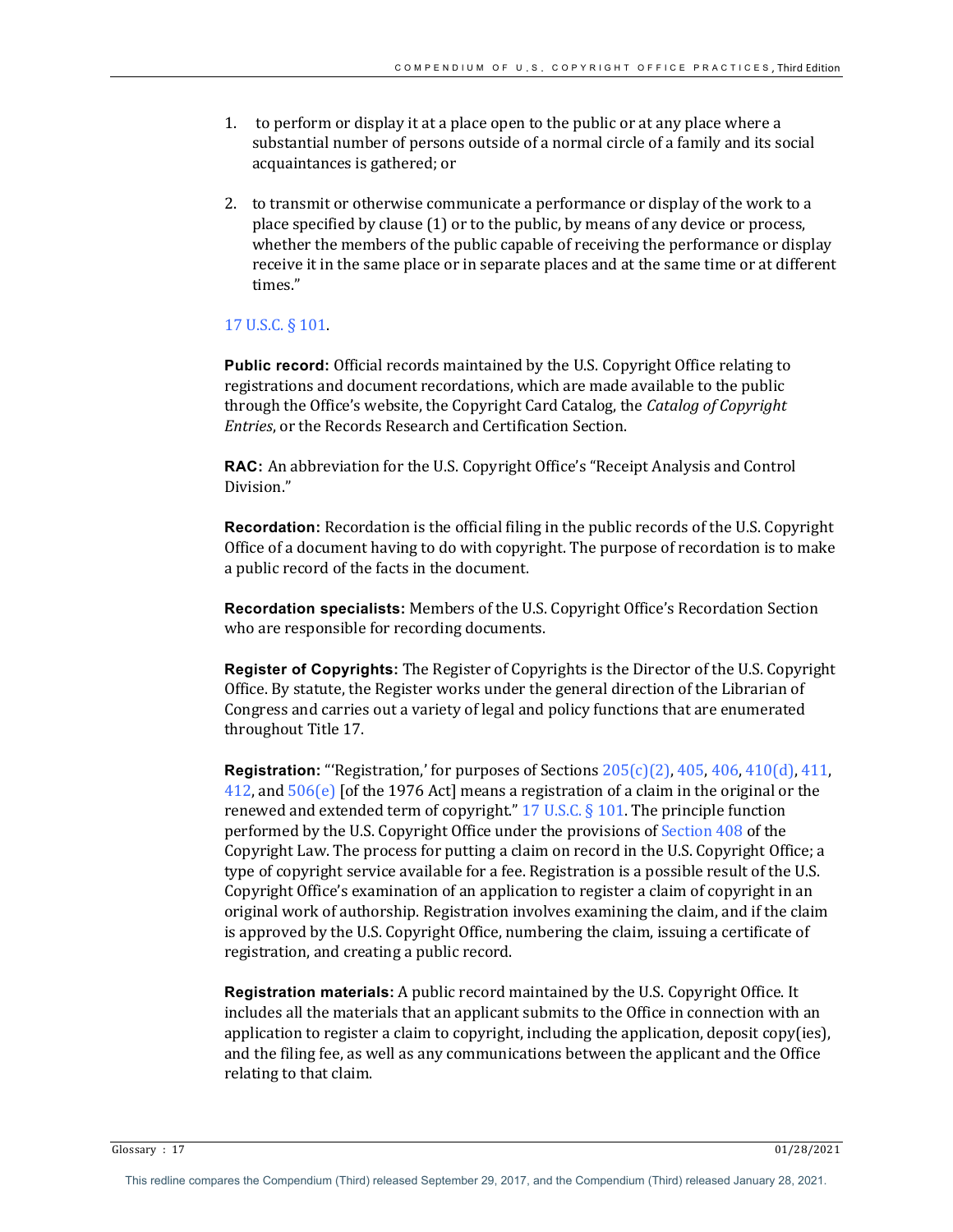**Registration specialists:** Members of the U.S. Copyright Office's Registration Program who are responsible for examining claims to copyright.

**Remitter:** The party who submits a document to the U.S. Copyright Office for recordation.

**Renewal:** See "Renewal claim."

**Renewal claim:** An assertion of ownership for the second term of copyright in a work of authorship originally published or registered under the 1909 Act; when filed with the U.S. Copyright Office, a renewal claim presents a request for registration. For works copyrighted between January 1, 1964 and December 31, 1977, renewal is automatic but registration confers certain benefits.

**Renewal registration:** See "Renewal claim."

**Request for reconsideration:** A request for reconsideration to the Registration Program Office or a request for reconsideration to the Review Board is an administrative review of a refusal to register a claim in copyright by an applicant.

**Review Board (also referred to as the "Board"):** A Board consisting of the Register of Copyrights and the General Counsel of the Copyright Office (or their respective designees) and a third individual designated by the Register that hears second requests for reconsideration of the Registration Program's decision to refuse to register a claim to copyright.

**RRCS:** An abbreviation for the U.S. Copyright Office's "Records Research and Certification Section."

**Rule of Doubt.**: In certain circumstances, the U.S. Copyright Office may register a claim under the Rule of Doubt if the registration specialist is unable to examine the deposit  $copy(ies)$  to determine if the work contains copyrightable authorship. In exceptional cases, the Office may apply the Rule of Doubt if it has not taken a position on a legal issue that is directly relevant to whether the work constitutes copyrightable subject matter or whether the other legal and formal requirements of the statute have been met. The Office will not register a claim under the Rule of Doubt simply because there is some uncertainty as to how a particular issue may be decided by a particular court.

**Scènes à faire:** A stock character, setting, or event that is common to a particular subject matter or medium. Standard expressions that necessarily follow from the idea for a work of authorship.

**Screen displays:** Content generated by a computer program that appears on a computer screen.

**Sculptural works:** See "Pictorial, graphic, and sculptural works."

**Secure test:** "A nonmarketed test administered under supervision at specified centers on scheduled dates, all copies of which are accounted for and either destroyed or

Glossary :  $18$  01/28/2021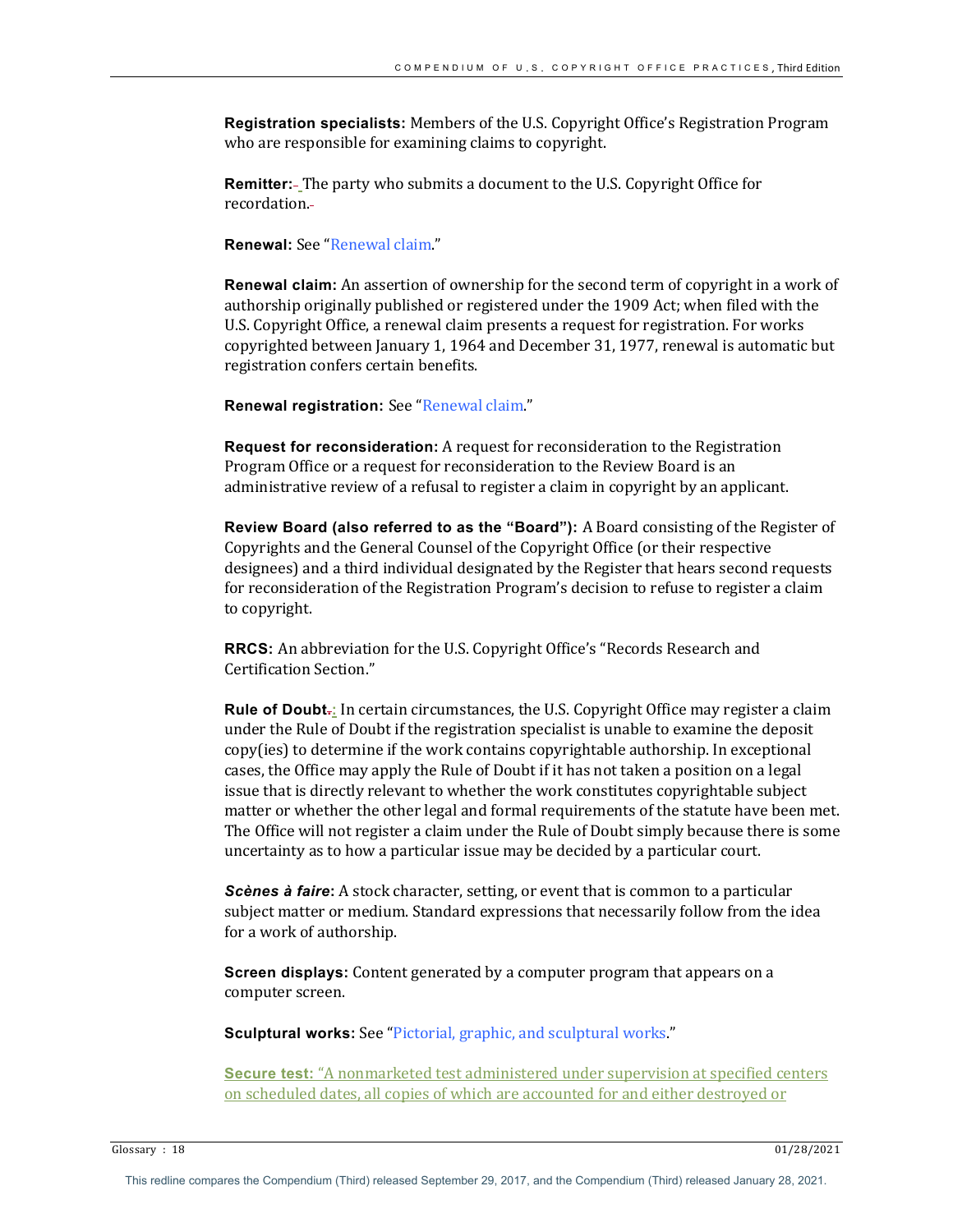returned to restricted locked storage following each administration." 37 C.F.R. § 202.13(b)(1). "A test is *nonmarketed* if copies of the test are not sold, but instead are distributed and used in such a manner that the test sponsor or publisher retains ownership and control of the copies." *Id.* § 202.13(b)(2). "A test is administered *under supervision* if test proctors or the equivalent supervise the administration of the test." *Id.* § 202.13(b)(3). "A *specified center* is a place where test takers are physically assembled at the same time." *Id.* §202.13(b)(4).

**Secure test item:** "An item prepared for use in a secure test. A "test item is comprised of a question (or 'stem'), the correct answer to that question, any incorrect answer choices (or 'distractors'), and any associated material, such as a narrative passage or diagram." 37 C.F.R. § 202.13(b)(5).

**Semiconductor chip product:** "A 'semiconductor chip product' is the final or  $intermediate form of any product$ —

- (A) having two or more layers of metallic, insulating, or semiconductor material, deposited or otherwise placed on, or etched away or otherwise removed from, a piece of semiconductor material in accordance with a predetermined pattern; and
- (B) intended to perform electronic circuitry functions."

## $17 \text{ U.S.C.}$  §  $901(a)(1)$ .

**Separability:** "[T]he analysis undertaken to determine whether a feature can be separately identified from, and exist independently of, a useful article." *Star Athletica*, *L.L.C. v. Varsity Brands, Inc.,* 137 S. Ct. 1002, 1009 (2017).

**Serial:** A work that is issued or intended to be issued on an established schedule in successive parts bearing numerical or chronological designations that are intended to be continued indefinitely. Examples include periodicals, (including newspapers, magazines, newsletters, journals, bulletins,), annuals, the journals and proceedings of societies, and other similar works.

**Series of musical, spoken, or other sounds:** A series of musical, spoken, or other sounds connotes a temporal succession of sounds rather than simultaneous sounds, such as those expressed in a chord vertically.

**Shipping slip:** A document generated by the U.S. Copyright Office's electronic registration system. If the applicant submits a physical copy of a work to the Office, the copy must be accompanied by a shipping slip. Failure to include a shipping slip may prevent the Office from connecting the deposit copies with the online application and may require the applicant to resubmit the deposit, thereby affecting the effective date of registration.

**Short online literary work:** "[A] *short online literary work* is a work consisting of text that contains at least 50 words and no more than 17,500 words, such as a poem, short story, article, essay, column, blog entry, or social media post. The work must be

Glossary :  $19$  01/28/2021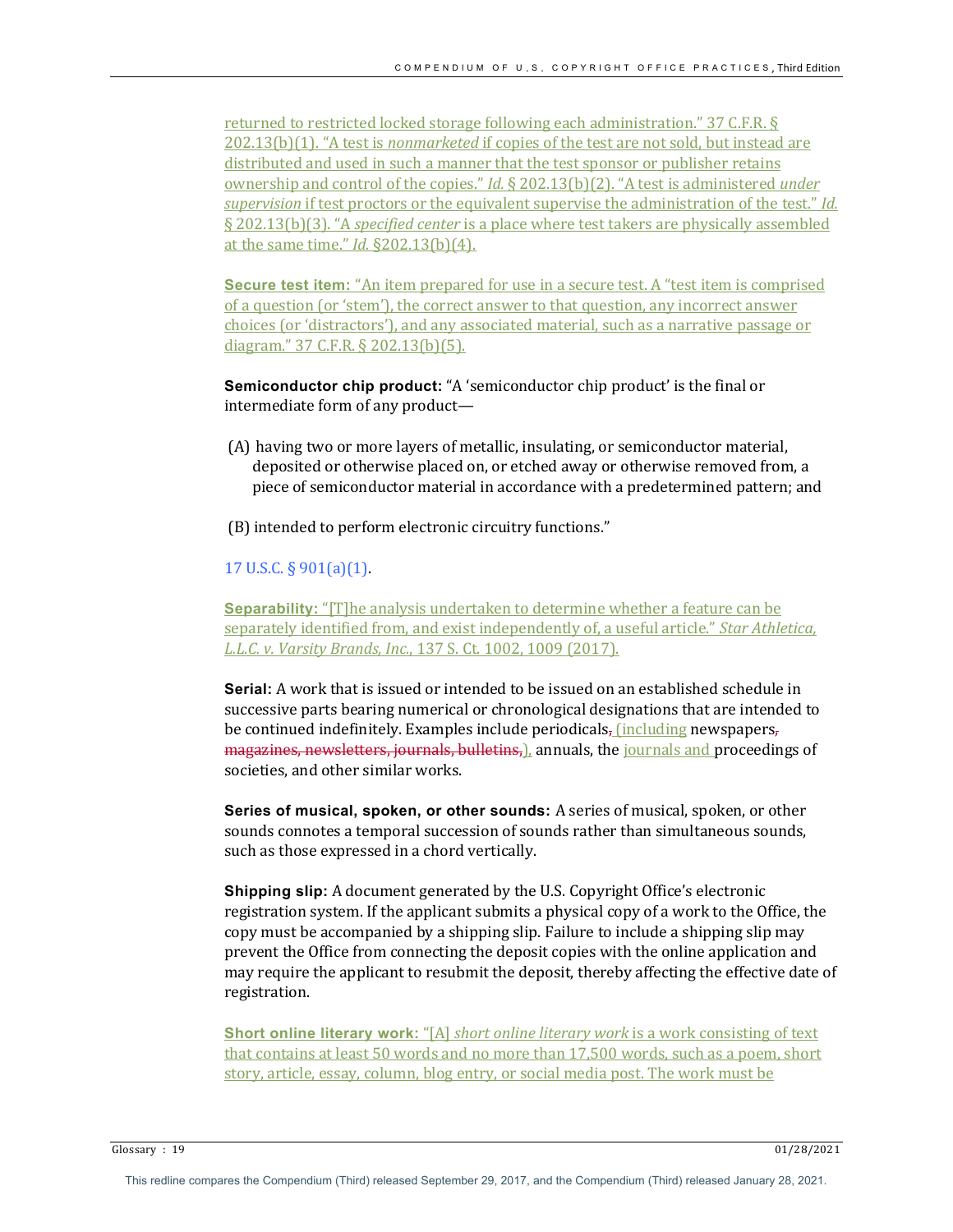published as part of a website or online platform, including online newspapers, social media websites, and social networking platforms."  $37$  C.F.R. § 202.4(j)(1).

**Sound recordings:** "Sound recordings' are works that result from the fixation of a series of musical, spoken, or other sounds, but not including the sounds accompanying a motion picture or other audiovisual work, regardless of the nature of the material objects, such as disks, tapes, or other phonorecords, in which they are embodied." 17 U.S.C. § 101.

**Source code:** Source code is a set of statements and instructions written by a human being using a particular programming language, such as Java, LISP, LOGO, PASCAL, Programming Inquiry Learning or Teaching, Programming in Logic, Assembly Language, or other programming languages. Typically, these statements are comprehensible to a person who is familiar with the relevant programming language, but they are not comprehensible to a computer or other electronic device. In order to convey these statements and instructions to a machine, the source code must be converted into object code.

**Source country:** "The 'source country' of a restored work is-

- (A) a nation other than the United States;
- (B) in the case of an unpublished work-
	- (i) the eligible country in which the author or rightholder is a national or domiciliary, or, if a restored work has more than 1 author or rightholder, of which the majority of foreign authors or rightholders are nationals or domiciliaries; or
	- (ii) if the majority of authors or rightholders are not foreign, the nation other than the United States which has the most significant contacts with the work; and
- $(C)$  in the case of a published work—
	- (i) the eligible country in which the work is first published, or
	- (ii) if the restored work is published on the same day in 2 or more eligible countries, the eligible country which has the most significant contacts with the work."

## 17 U.S.C. § 104A(h)(8).

**Special handling:** Special handling is a procedure for expediting the examination of a claim to copyright or to record a document. The U.S. Copyright Office offers this service in certain circumstances where a copyright owner or other interested parties have a compelling reason for the expedited issuance of a certificate of registration or certificate of recordation, such as pending or prospective litigation, customs matters, and publication or contract deadlines.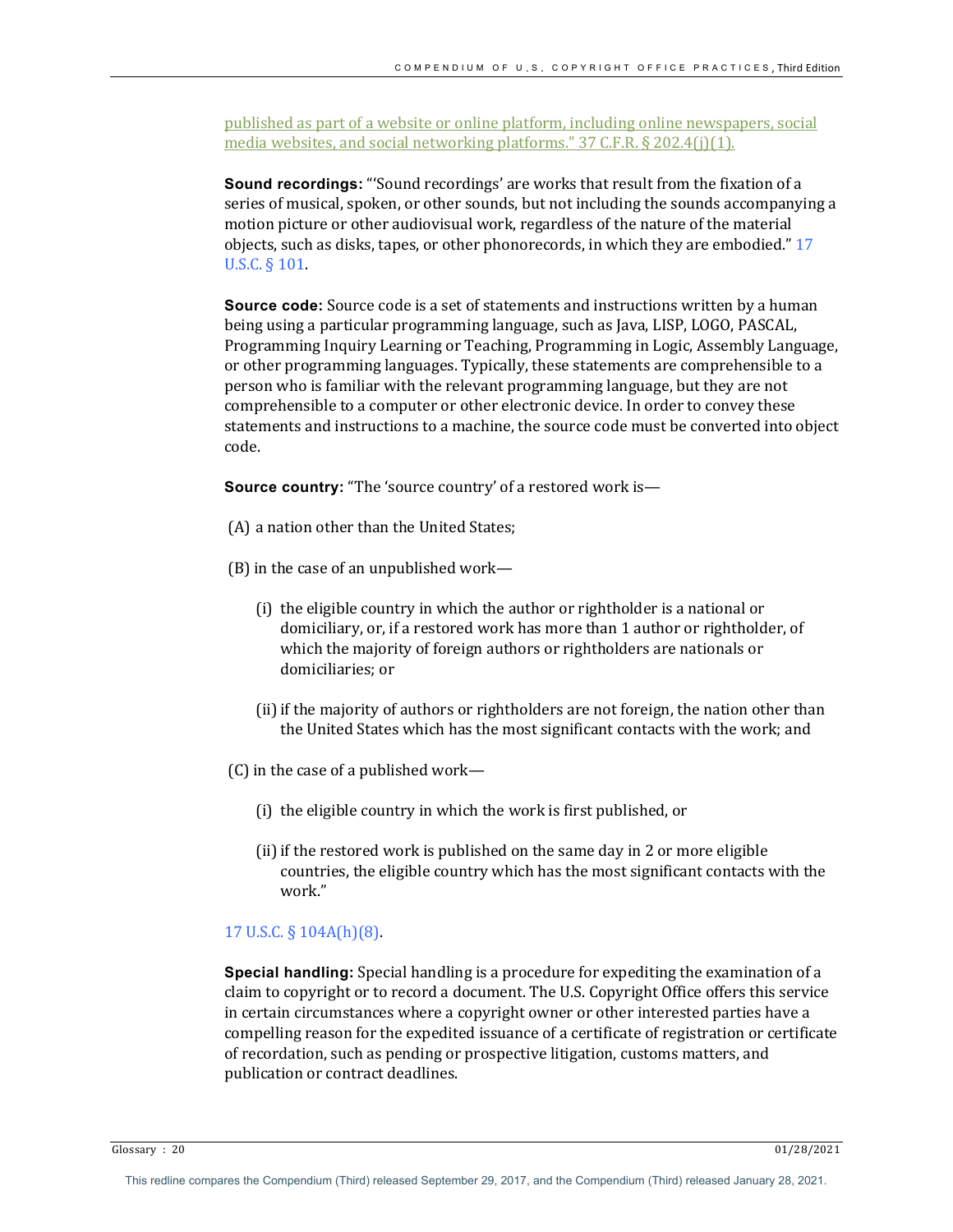**Statutory license:** A right to use certain works if certain statutory requirements are met as required by the Copyright Law.

**Sui generis:** A Latin phrase meaning "of its own kind." In the context of the copyright law, it refers to classes of works protected under the statute that do not fall within existing categories of legal protection, such as mask works and vessel designs.

**Supplementary registration:** A special type of registration that may be used "to correct an error in a copyright registration or to amplify the information given in a registration." *See* 17 U.S.C. § 408(d).

**Sworn certification:** "A sworn certification is an affidavit under the official seal of any officer authorized to administer oaths within the United States, or if the original is located outside of the United States, under the official seal of any diplomatic or consular officer of the United States or of a person authorized to administer oaths whose authority is proved by the certificate of such an officer, or a statement in accordance with section 1746 of title 28 of the United States Code."  $37$  C.F.R.  $\S 201.4(a)(3)(i)$  (italics omitted). A sworn statement verifying that a photocopy or other reproduction of a signed document is a true copy of the original.

**Transfer:** See "Transfer of copyright ownership."

**Transfer of copyright ownership:** "A 'transfer of copyright ownership' is an assignment, mortgage, exclusive license, or any other conveyance, alienation, or hypothecation of a copyright or of any of the exclusive rights comprised in a copyright, whether or not it is limited in time or place of effect, but not including a nonexclusive license." 17 U.S.C. § 101.

**Transfer statement:** A brief statement in an application for registration that explains how the claimant obtained ownership of the copyright.

**Translation:** A rendering of a work of authorship from one language into another, such as a work that has been translated from English into Spanish, from German into English, or from Hindi into Malayalam.

**Treaty party:** "A 'treaty party' is a country or intergovernmental organization other than the United States that is a party to an international agreement."  $17$  U.S.C. § 101.

**Unclaimable material:** For purposes of copyright registration, "unclaimable material" includes (i) previously published material; (ii) previously registered material; (iii) material that is in the public domain; and/or (iv) copyrightable material that is not owned by the claimant named in the application. If a work contains an appreciable amount of unclaimable material, the applicant should exclude that material from the claim.

**United States work:** "For purposes of section 411 [of the 1976 Act], a work is a 'United States work' only if-

1. in the case of a published work, the work is first published—

Glossary : 21  $01/28/2021$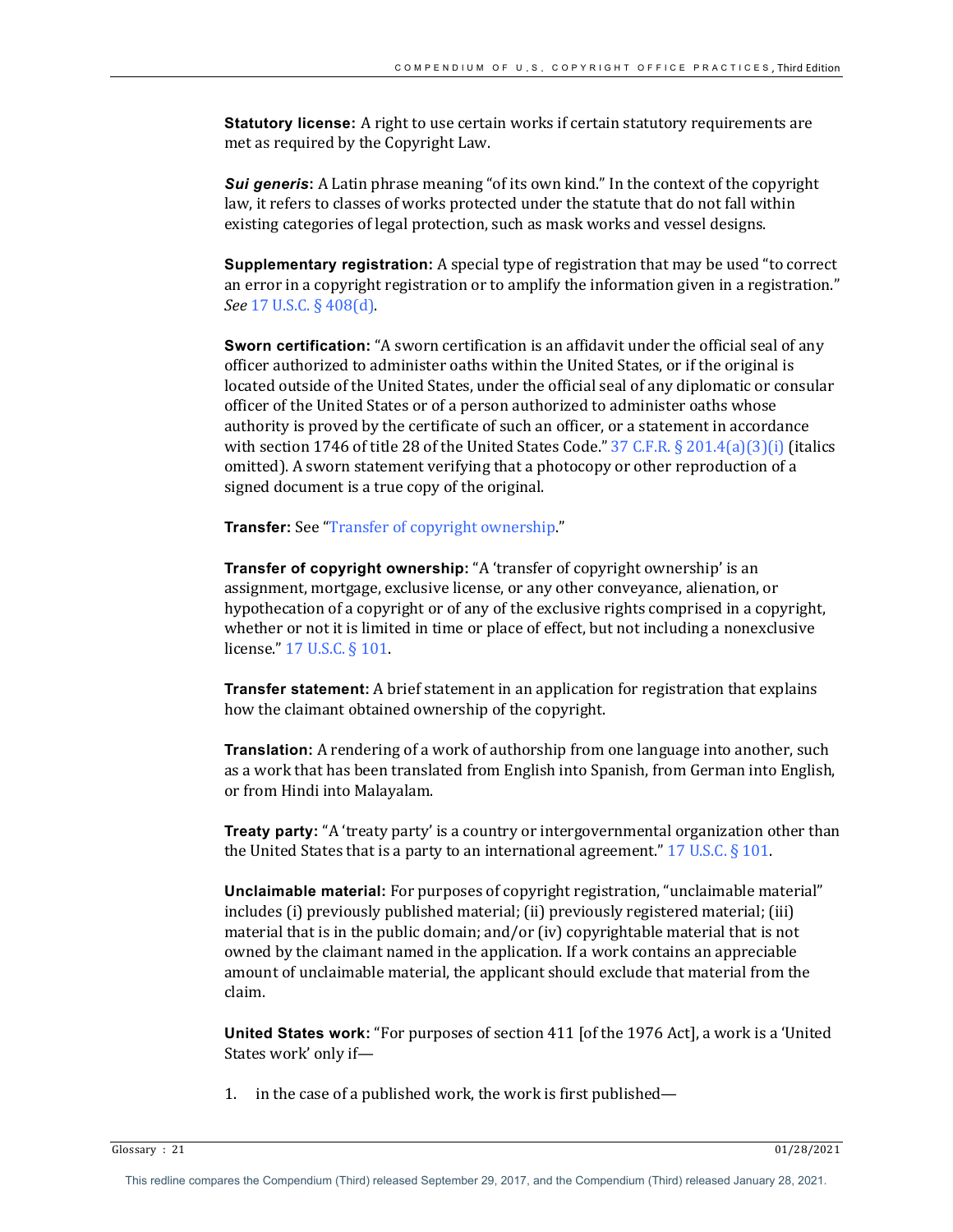- (A) in the United States;
- (B) simultaneously in the United States and another treaty party or parties, whose law grants a term of copyright protection that is the same as or longer than the term provided in the United States;
- (C) simultaneously in the United States and a foreign nation that is not a treaty party; or
- (D) in a foreign nation that is not a treaty party, and all of the authors of the work are nationals, domiciliaries, or habitual residents of, or in the case of an audiovisual work legal entities with headquarters in, the United States;
- 2. in the case of an unpublished work, all the authors of the work are nationals, domiciliaries, or habitual residents of the United States, or, in the case of an unpublished audiovisual work, all the authors are legal entities with headquarters in the United States; or
- 3. in the case of a pictorial, graphic, or sculptural work incorporated in a building or structure, the building or structure is located in the United States."

## 17 U.S.C. § 101.

**Unit of publication:** A registration accommodation by the U.S. Copyright Office for registering multiple works with one application, one filing fee, and one set of deposit copies where the works are physically bundled together by the claimant for distribution to the public as a single, integrated unit and all the works are first published in that integrated unit.

**Unpublished:** See "Unpublished work."

**Unpublished collection:** A registration accommodation <u>formerly offered</u> by the U.S. Copyright Office for registering a number of unpublished works with one application, one filing fee, and one set of deposit copies. This option was replaced by the group registration option for unpublished works effective March 15, 2019.

**Unpublished work:** A work for which publication, as defined in the Copyright Law, has not occurred.

**URAA:** An abbreviation for "Uruguay Round Agreements Act."

**Uruguay Round Agreements Act ("URAA"):** Legislation that includes an agreement on the Trade-Related Aspects of Intellectual Property under the General Agreement on Tariffs and Trade. -Signed into law December 8, 1994.

**Uruguay Round General Agreement on Tariffs and Trade ("GATT"):** See "General Agreement on Tariffs and Trade ("GATT")."

Glossary : 22  $01/28/2021$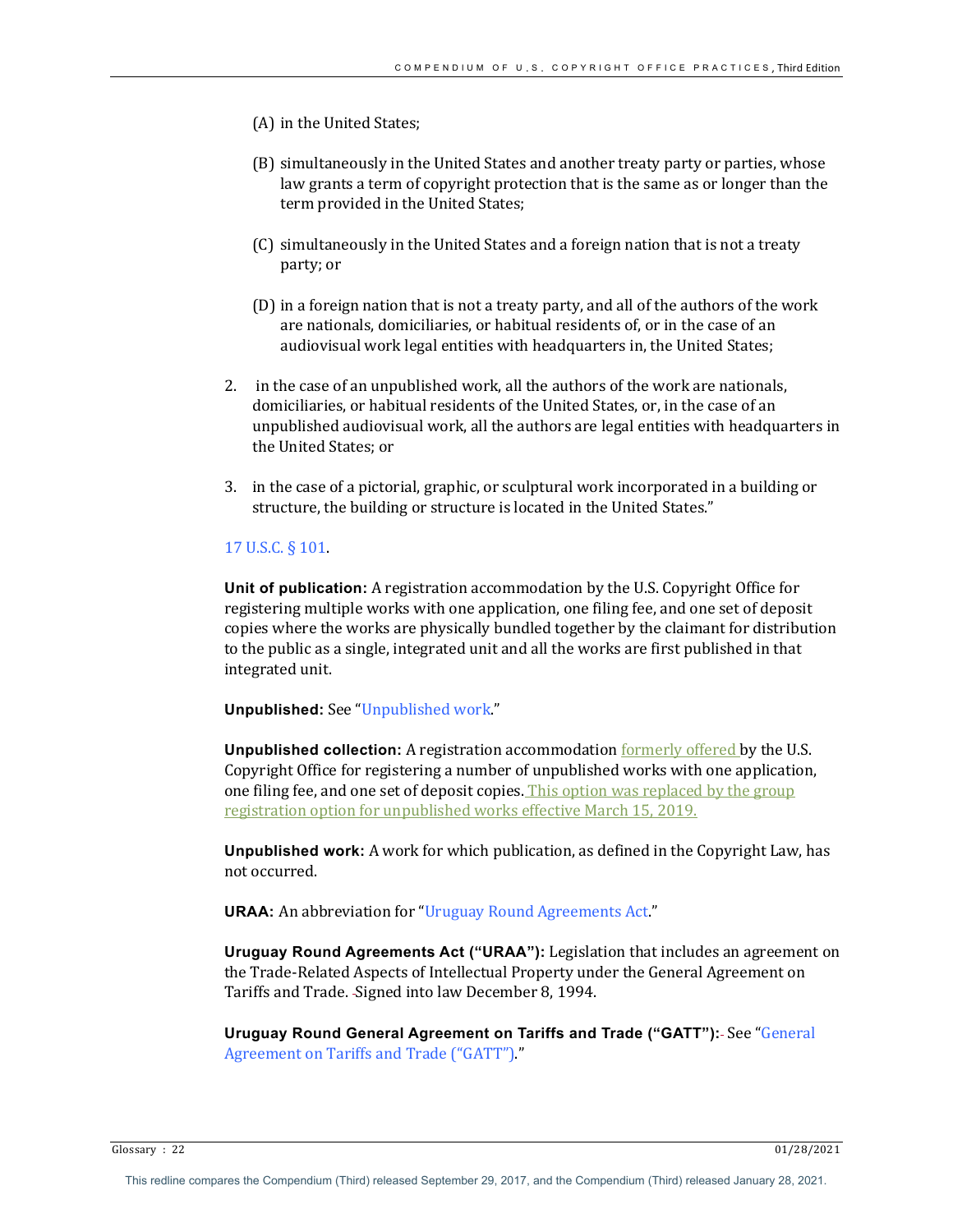**Useful article:** "A 'useful article' is an article having an intrinsic utilitarian function that is not merely to portray the appearance of the article or to convey information. An article that is normally a part of a useful article is considered a 'useful article." 17 U.S.C. § 101.

**VA:** An abbreviation for the "Visual Arts Division" of the U.S. Copyright Office.

**Variance:** A "variance" refers to any instance where conflicting information is present in or among the registration materials submitted by the applicant. See also "Material variance" and "Immaterial variance."

**Vessel design:** A design of a frame or body of a craft that is capable of being independently propelled and steered through water, and is designed to carry or transport one or more passengers. Vessel designs received design protection (not copyright protection) in 1998 pursuant to the Vessel Hull Design Protection Act of 1998 and may be registered with the U.S. Copyright Office.

**Visual arts works:** The U.S. Copyright Office uses the term "visual arts works" to collectively refer to "pictorial, graphic, and sculptural works" and "architectural works."

**Work of visual art:** "A 'work of visual art' is—

- 1. a painting, drawing, print or sculpture, existing in a single copy, in a limited edition of 200 copies or fewer that are signed and consecutively numbered by the author, or, in the case of a sculpture, in multiple cast, carved, or fabricated sculptures of 200 or fewer that are consecutively numbered by the author and bear the signature or other identifying mark of the author; or
- 2. a still photographic image produced for exhibition purposes only, existing in a single copy that is signed by the author, or in a limited edition of 200 copies or fewer that are signed and consecutively numbered by the author.

A work of visual art does not include—

(A) (i) any poster, map, globe, chart, technical drawing, diagram, model, applied art, motion picture or other audiovisual work, book, magazine, newspaper, periodical, data base, electronic information service, electronic publication, or similar publication;

(ii) any merchandising item or advertising, promotional, descriptive, covering, or packaging material or container;

- (iii) any portion or part of any item described in clause  $(i)$  or  $(ii)$ ;
- (B) any work made for hire; or
- (C) any work not subject to copyright protection under this title."

Glossary : 23  $01/28/2021$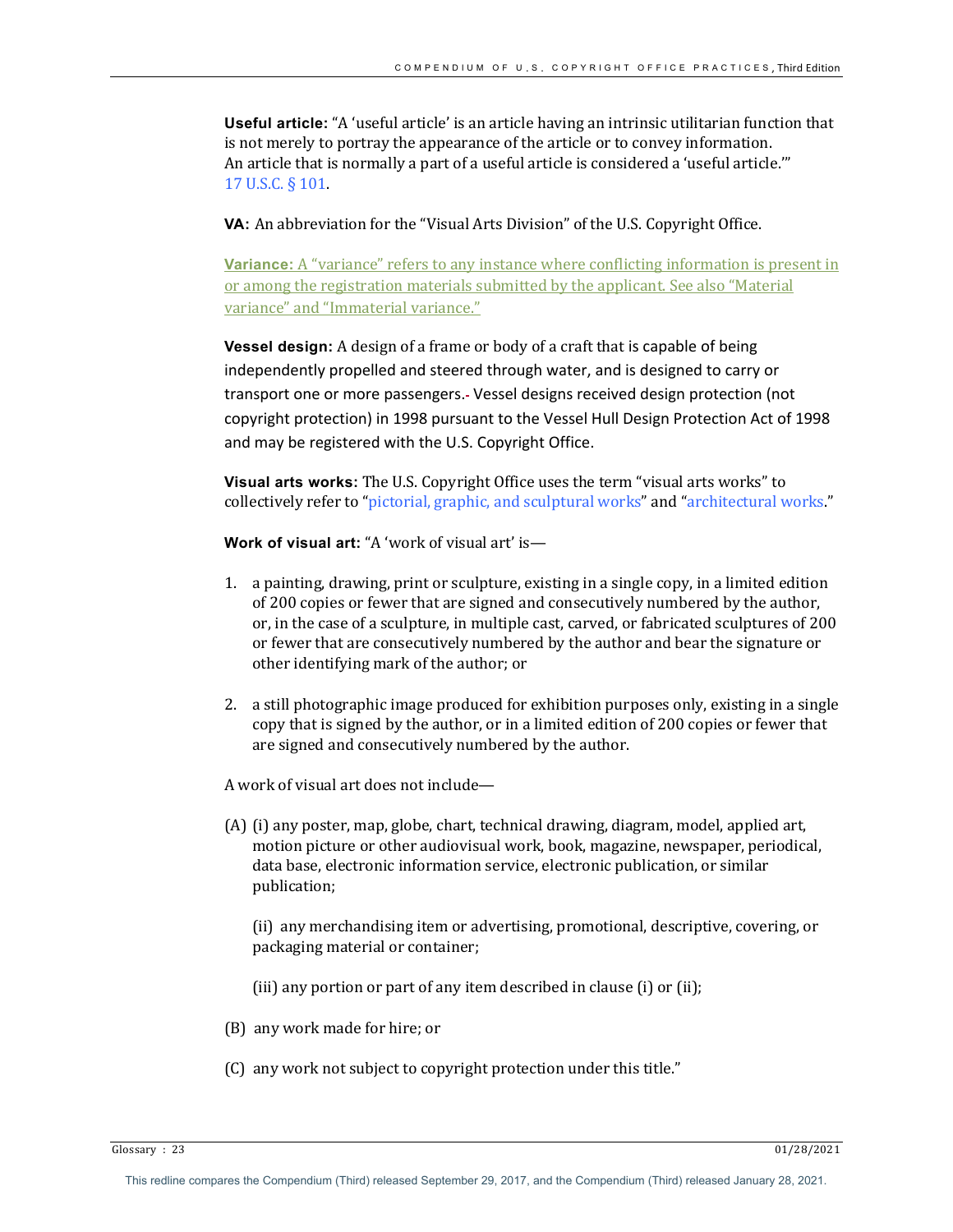17 U.S.C.  $\S$  101. "Works of visual art" is a specific class of works that are eligible for protection under the Visual Artists Rights Act.

**Widow or widower:** "The author's 'widow' or 'widower' is the author's surviving spouse under the law of the author's domicile at the time of his or her death, whether or not the spouse has later remarried."  $17$  U.S.C. § 101.

**WIPO:** An abbreviation for "World Intellectual Property Organization."

**Work of the United States Government:** "A 'work of the United States Government' is a work prepared by an officer or employee of the United States Government as part of that person's official duties."  $17$  U.S.C. §  $101$ .

**Work made for hire:** "A 'work made for hire' is-

1. a work prepared by an employee within the scope of his or her employment;

or

2. a work specially ordered or commissioned for use as a contribution to a collective work, as a part of a motion picture or other audiovisual work, as a translation, as a supplementary work, as a compilation, as an instructional text, as a test, as answer material for a test, or as an atlas, if the parties expressly agree in a written instrument signed by them that the work shall be considered a work made for hire. For the purpose of the foregoing sentence, a 'supplementary work' is a work prepared for publication as a secondary adjunct to a work by another author for the purpose of introducing, concluding, illustrating, explaining, revising, commenting upon, or assisting in the use of the other work, such as forewords, afterwords, pictorial illustrations, maps, charts, tables, editorial notes, musical arrangements, answer material for tests, bibliographies, appendixes, and indexes, and an 'instructional text' is a literary, pictorial, or graphic work prepared for publication and with the purpose of use in systematic instructional activities."

In determining whether any work is eligible to be considered a work made for hire under paragraph  $(2)$ , neither the amendment contained in section  $1011(d)$  of the Intellectual Property and Communications Omnibus Reform Act of 1999, as enacted by section  $1000(a)(9)$  of Public Law 106-113, nor the deletion of the words added by that amendment—  $(A)$  shall be considered or otherwise given any legal significance, or  $(B)$ shall be interpreted to indicate congressional approval or disapproval of, or acquiescence in, any judicial determination, by the courts or the Copyright Office. Paragraph (2) shall be interpreted as if both section  $2(a)(1)$  of the Work Made for Hire and Copyright Corrections Act of 2000 and section  $1011(d)$  of the Intellectual Property and Communications Omnibus Reform Act of 1999, as enacted by section  $1000(a)(9)$  of Public Law 106-113, were never enacted, and without regard to any inaction or awareness by the Congress at any time of any judicial determinations."

### 17 U.S.C. § 101.

Glossary :  $24$  01/28/2021